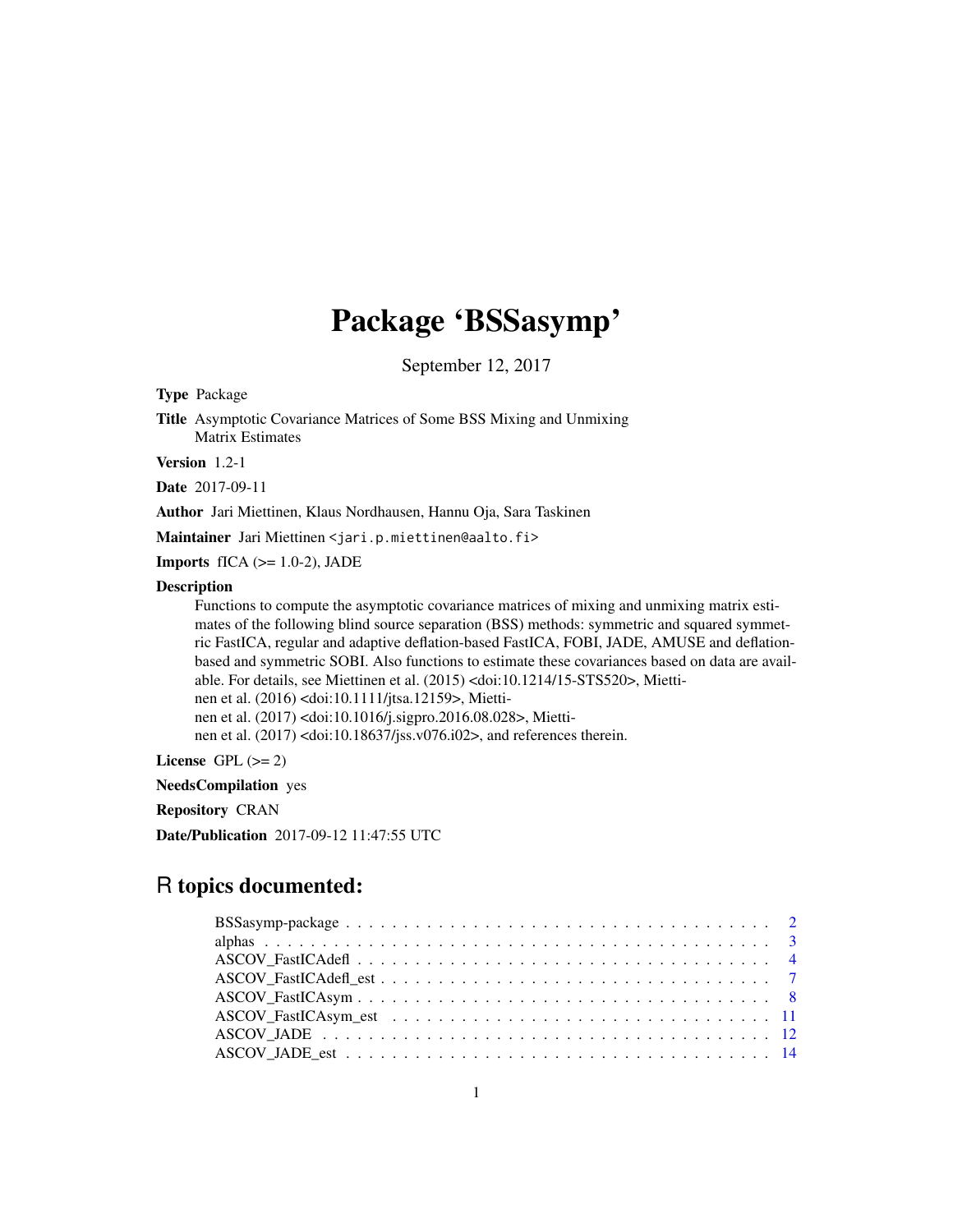<span id="page-1-0"></span>

| Index |  |
|-------|--|
|       |  |
|       |  |
|       |  |
|       |  |
|       |  |
|       |  |

BSSasymp-package *Asymptotic Covariance Matrices of Some BSS Mixing and Unmixing Matrix Estimates.*

# **Description**

Description: Functions to compute the asymptotic covariance matrices of mixing and unmixing matrix estimates of the following blind source separation (BSS) methods: symmetric and squared symmetric FastICA, regular and adaptive deflation-based FastICA, FOBI, JADE, AMUSE and deflation-based and symmetric SOBI. Also functions to estimate these covariances based on data are available. For details, see Miettinen et al. (2015) <doi:10.1214/15-STS520>, Miettinen et al. (2016) <doi:10.1111/jtsa.12159>, Miettinen et al. (2017) <doi:10.1016/j.sigpro.2016.08.028>, Miettinen et al. (2017) <doi:10.18637/jss.v076.i02>, and references therein.

#### Details

| Package: | <b>BSSasymp</b> |
|----------|-----------------|
| Type:    | Package         |
| Version: | $1.2 - 0$       |
| Date:    | 2017-09-11      |
| License: | $GPL (=2)$      |

#### Author(s)

Jari Miettinen, Klaus Nordhausen, Hannu Oja, Sara Taskinen

Maintainer: Jari Miettinen <jari.p.miettinen@aalto.fi>

#### References

Miettinen, J., Nordhausen, K. and Taskinen, S. (2017), Blind Source Separation Based on Joint Diagonalization in R: The Packages JADE and BSSasymp, Journal of Statistical Software, 76, 1-31, <doi:10.18637/jss.v076.i02>.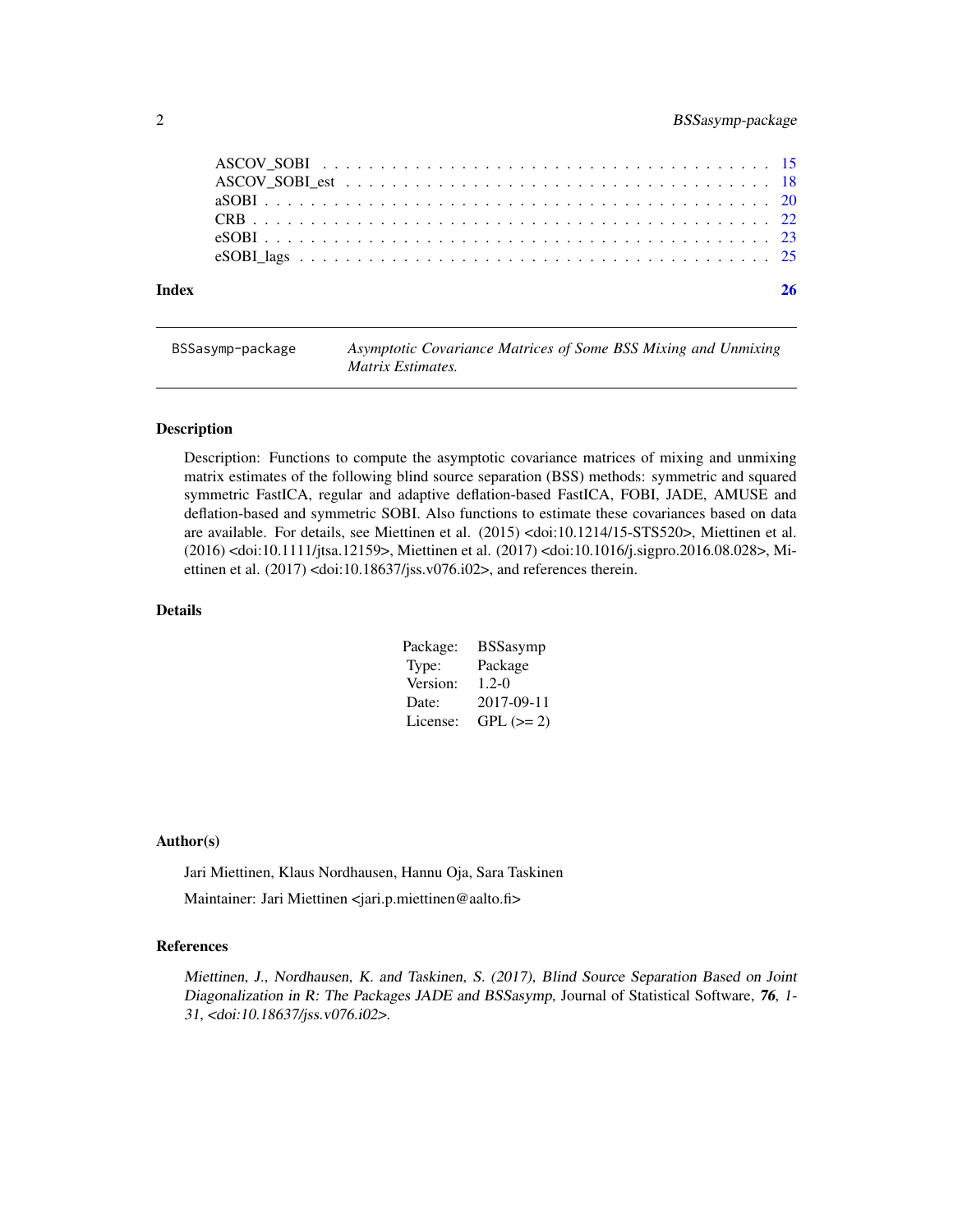<span id="page-2-0"></span>

# Description

Deflation-based FastICA solves the blind source separation problem in the case of independent components. These function computes some interesting theoretic quantities related to the deflationbased FastICA unmixing matrix estimate, see details.

#### Usage

alphas(sdf, gs, dgs, name=NULL, supp=NULL,...)

# Arguments

| sdf     | a list of density functions of the sources scaled so that the mean is 0 and variance<br>is 1.                                                                                                                                         |
|---------|---------------------------------------------------------------------------------------------------------------------------------------------------------------------------------------------------------------------------------------|
| gs      | a list of nonlinearity functions.                                                                                                                                                                                                     |
| dgs     | the first derivative functions of the nonlinearity functions.                                                                                                                                                                         |
| name    | a list of strings, which labels the nonlinearities.                                                                                                                                                                                   |
| supp    | a two column matrix, where each row gives the lower and the upper limit used<br>in numerical integration for the corresponding source component which is done<br>using integrate. Can be NULL if each support is the whole real line. |
| $\cdot$ | arguments to be passed to integrate.                                                                                                                                                                                                  |

# Details

When the mixing matrix is the identity matrix, the asymptotic variances of the first row elements of the deflation-based FastICA estimate depend only on the corresponding source component and the chosen nonlinearity function g. Furthermore, the asymptotic variances of the off-diagonal elements of the first row are equal, let us call this value alpha. Also the other asymptotic variances depend straightforwardly on alphas corresponding to different components and to (possibly) different nonlinearities. Alphas indicate which nonlinearities should be used and in which order the components should be separated. Reloaded (Nordhausen et al., 2011) and adaptive (Miettinen et al., 2014) deflation-based FastICA estimators are based on the estimation of alphas from the data.

# Value

A matrix where the ith row gives the alphas for the ith nonlinearity and the jth column corresponds to the jth density in sdf.

#### Author(s)

Jari Miettinen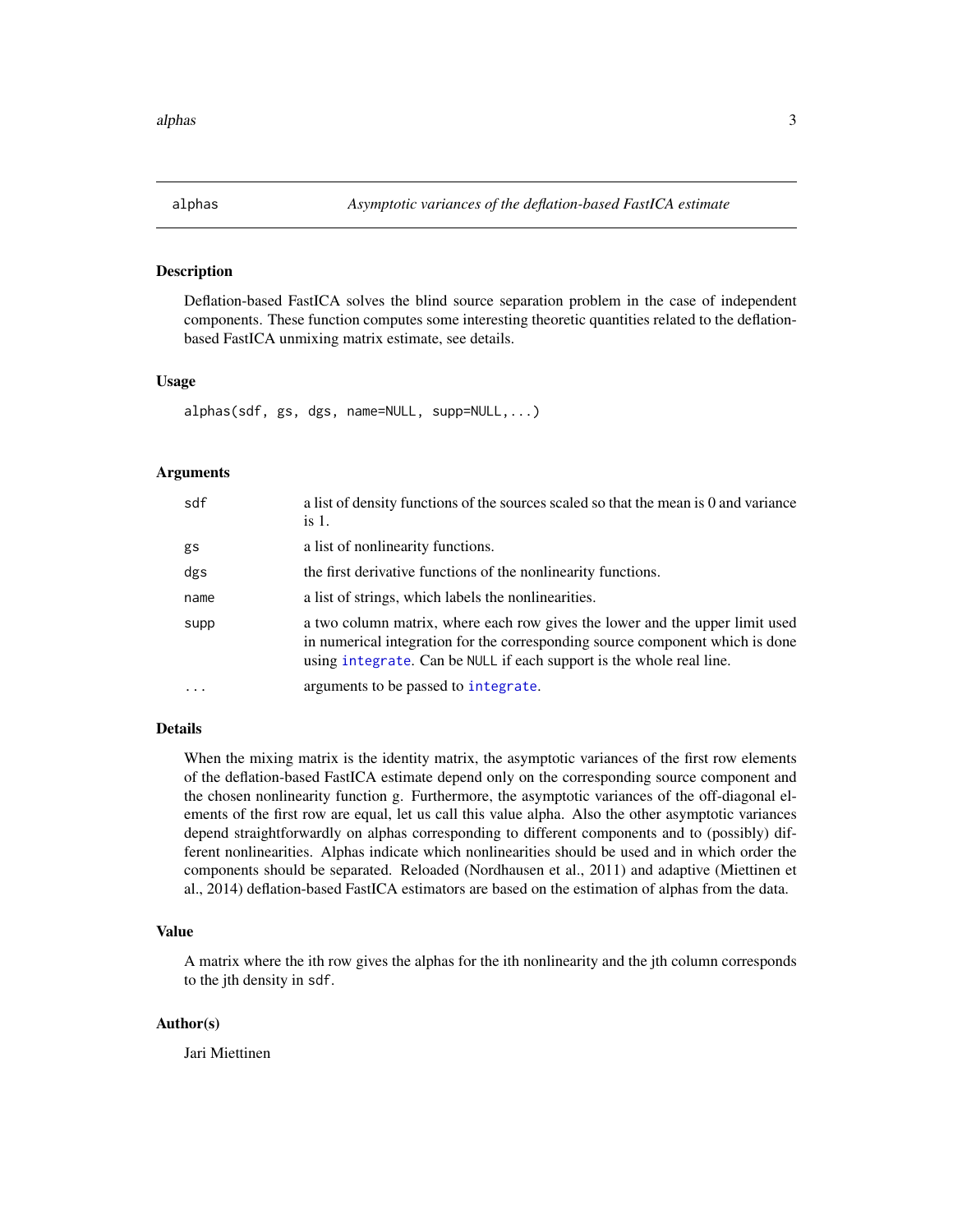# <span id="page-3-0"></span>References

Miettinen, J., Nordhausen, K., Oja, H. and Taskinen, S. (2014), Deflation-based FastICA with adaptive choices of nonlinearities, IEEE Transactions on Signal Processing, 62(21), 5716–5724.

Nordhausen, K., Ilmonen, P., Mandal, A., Oja, H. and Ollila, E. (2011), Deflation-based FastICA reloaded, in Proc. "19th European Signal Processing Conference 2011 (EUSIPCO 2011)", Barcelona, 1854–1858.

# See Also

[ASCOV\\_FastICAdefl,](#page-3-1) [adapt\\_fICA](#page-0-0)

#### Examples

```
# source components have uniform- and exponential(1)- distribution
fu <- function(x){1/(sqrt(3)*2)}
fe \leftarrow function(x){exp(-x-1)}
supp <- matrix(c(-sqrt(3),sqrt(3),-1,Inf), nrow=2, ncol=2, byrow=TRUE)
# couple of nonlinearities
g_{p}ow3 <- function(x){x^3}
dg_pow3 \leftarrow function(x)\{3*x^2\}g_{gg}aus <- function(x){x*exp(-x^2/2)}
dg_gaus <- function(x){exp(-x^2/2)-x^2*exp(-x^2/2)}
gs < -c(g_{pow3}, g_{gaws})dgs <- c(dg_pow3,dg_gaus)
alphas(sdf=c(fu,fe), gs=c(g_pow3), dgs=c(dg_pow3), supp=supp)
alphas(sdf=c(fu,fe), gs=gs, dgs=dgs, supp=supp)
```
<span id="page-3-1"></span>ASCOV\_FastICAdefl *Asymptotic covariance matrices of different deflation-based FastICA estimates*

#### Description

The regular deflation-based FastICA finds the independent components one by one using a nonlinearity function. The adaptive deflation-based FastICA chooses, for each component separately, the best nonlinearity from a set of nonlinearities. This function computes asymptotic covariance matrices of the different deflation-based FastICA mixing and unmixing matrix estimates.

# Usage

ASCOV\_FastICAdefl(sdf, gs, dgs, Gs=NULL, method="adapt", name=NULL, supp=NULL, A=NULL, ...)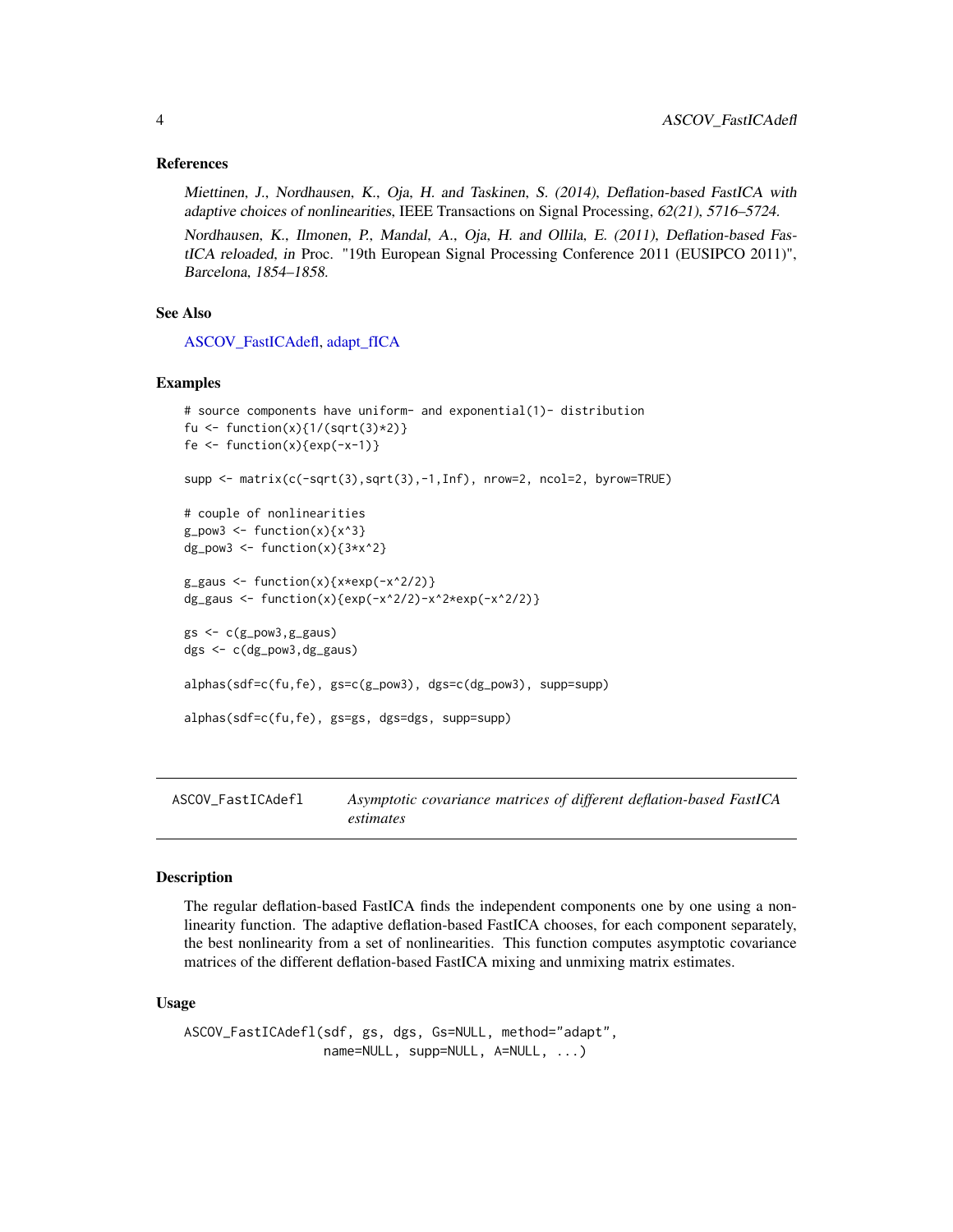#### <span id="page-4-0"></span>**Arguments**

| sdf               | a list of density functions of the sources scaled so that the mean is 0 and variance<br>is 1.                                                                                                                                         |
|-------------------|---------------------------------------------------------------------------------------------------------------------------------------------------------------------------------------------------------------------------------------|
| gs                | a list of nonlinearity functions.                                                                                                                                                                                                     |
| dgs               | the first derivative functions of the nonlinearity functions.                                                                                                                                                                         |
| Gs                | the integral function of the nonlinearity function. Is needed only when method="G".                                                                                                                                                   |
| method            | "adapt", "G" or "regular", see details.                                                                                                                                                                                               |
| name              | a list of strings, which labels the nonlinearities.                                                                                                                                                                                   |
| supp              | a two column matrix, where each row gives the lower and the upper limit used<br>in numerical integration for the corresponding source component which is done<br>using integrate. Can be NULL if each support is the whole real line. |
| A                 | the mixing matrix, identity matrix as default.                                                                                                                                                                                        |
| $\cdot\cdot\cdot$ | arguments to be passed to integrate.                                                                                                                                                                                                  |

#### Details

Depending on the argument method, the function computes the asymptotic covariance matrices for three different extraction orders of the independent components. The choice method="adapt" picks the adaptive deflation-based FastICA estimate, which extracts the components in asymptotically optimal order and uses the best nonlinearity from the set of nonlinearities gs. The other two methods use only one nonlinearity, and if gs and dgs contain more than one function, the first one is taken. When method="G", the order is based on the deviance from normality measured by Gs. When method="regular", the order is that of sdf.

The signs of the components are fixed so that the sum of the elements of each row of the unmixing matrix is positive.

Since the unmixing matrix has asymptotic normal distribution, we have a connection between the asymptotic variances and the minimum distance index, which is defined as

$$
MD(\hat{W}, A) = \frac{1}{\sqrt{p-1}} \inf_{PD} || PD\hat{W}A - I||,
$$

where  $\hat{W}$  is the unmixing matrix estimate, A is the mixing matrix, P is a permutation matrix and D a diagonal matrix with nonzero diagonal entries. If  $\hat{W}A$  converges to the identity matrix, the limiting expected value of  $n(p-1)MD^2$  is the sum of the asymptotic variances of the off-diagonal elements of  $\hat{W}A$ . Here *n* is the sample size and *p* is the number of components.

# Value

A list with the following components:

| W       | mean of the unmixing matrix estimate.                                                      |
|---------|--------------------------------------------------------------------------------------------|
| COV_W   | asymptotic covariance matrix of the unmixing matrix estimate.                              |
| A       | mean of the mixing matrix estimate.                                                        |
| COV_A   | asymptotic covariance matrix of the mixing matrix estimate.                                |
| EMD     | the limiting expected value of $n(p-1)MD^2$ , see details.                                 |
| used_gs | indicates which nonlinearity is used in estimation of each rows of the unmixing<br>matrix. |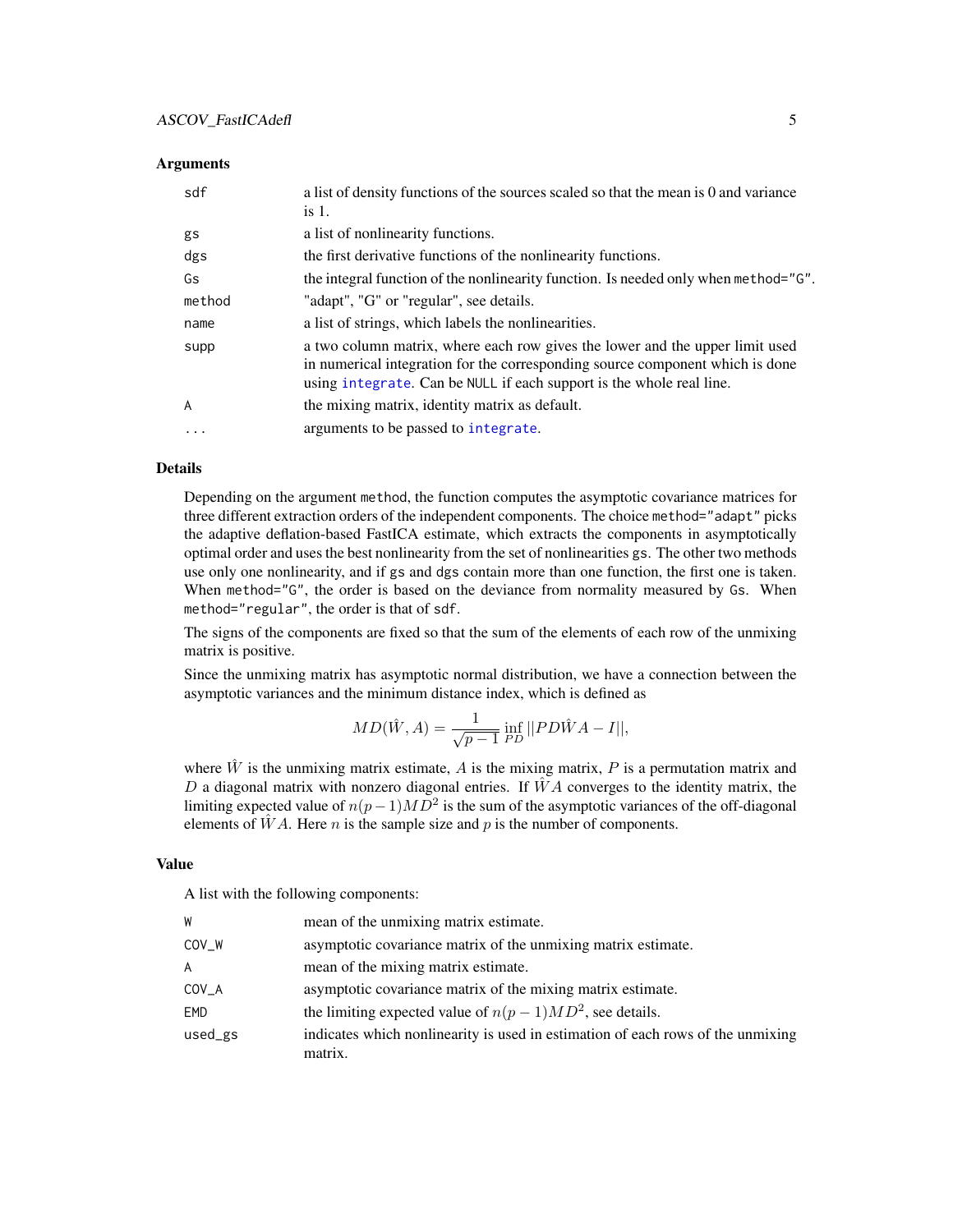#### <span id="page-5-0"></span>Author(s)

Jari Miettinen

#### References

Ilmonen, P., Nordhausen, K., Oja, H. and Ollila, E. (2010): A New Performance Index for ICA: Properties, Computation and Asymptotic Analysis. In Vigneron, V., Zarzoso, V., Moreau, E., Gribonval, R. and Vincent, E. (editors) Latent Variable Analysis and Signal Separation, 229–236, Springer.

Miettinen, J., Nordhausen, K., Oja, H. and Taskinen, S. (2014), Deflation-based FastICA with adaptive choices of nonlinearities, IEEE Transactions on Signal Processing, 62(21), 5716–5724.

Nordhausen, K., Ilmonen, P., Mandal, A., Oja, H. and Ollila, E. (2011), Deflation-based FastICA reloaded, in Proc. "19th European Signal Processing Conference 2011 (EUSIPCO 2011)", Barcelona, 1854–1858.

#### See Also

[ASCOV\\_FastICAdefl\\_est,](#page-6-1) [adapt\\_fICA,](#page-0-0) [integrate](#page-0-0)

#### Examples

```
# source components have uniform- and exponential(1)- distribution
fu <- function(x){1/(sqrt(3)*2)}
fe \leftarrow function(x){exp(-x-1)}
supp <- matrix(c(-sqrt(3),sqrt(3),-1,Inf), nrow=2, ncol=2, byrow=TRUE)
# couple of nonlinearities
g_{p}ow3 <- function(x){x^3}
dg_pow3 <- function(x){3*x^2}
G_pow3 <- function(x){x^4/4}
g_{gg}aus <- function(x){x*exp(-x^2/2)}
dg_gaus <- function(x){exp(-x^2/2)-x^2*exp(-x^2/2)}
gs < -c(g_{pow3}, g_{gaws})dgs <- c(dg_pow3,dg_gaus)
A \leq - matrix(rnorm(4), 2, 2)
res1 <- ASCOV_FastICAdefl(sdf=c(fu,fe), gs=gs, dgs=dgs, supp=supp, A=A)
round(res1$COV_W, 2)
res1$EMD
res1$used_gs
res2 <- ASCOV_FastICAdefl(sdf=c(fu,fe), gs=c(g_pow3), dgs=c(dg_pow3),
Gs=c(G_pow3), method="G", supp=supp, A=A)
```
res2\$EMD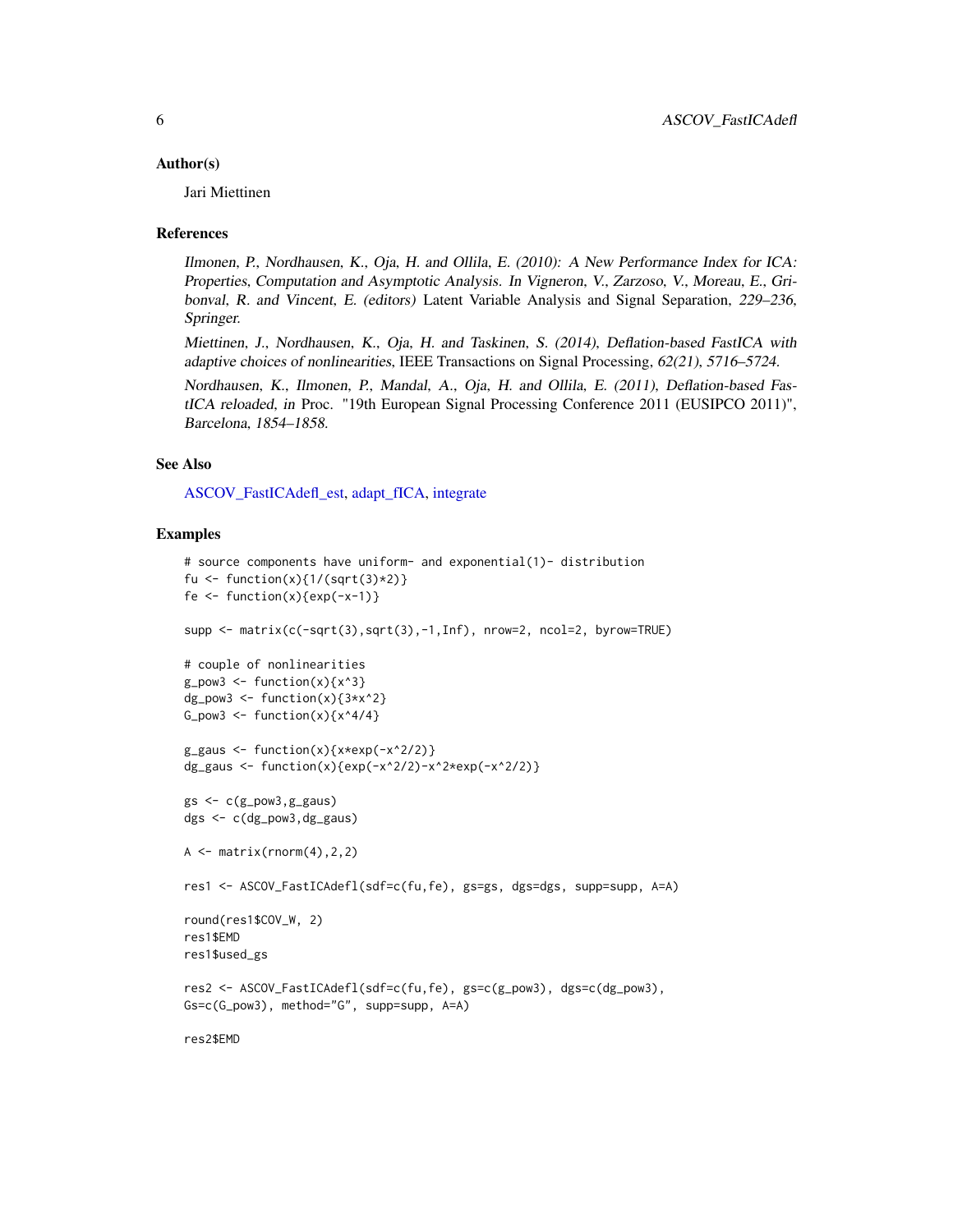<span id="page-6-1"></span><span id="page-6-0"></span>ASCOV\_FastICAdefl\_est *Asymptotic covariance matrices of deflation-based FastICA estimates*

# **Description**

The regular deflation-based FastICA finds the independent components one by one using a nonlinearity function. The adaptive deflation-based FastICA chooses, for each component separately, the best nonlinearity from a set of nonlinearities. This function computes estimates of the covariance matrices of the different deflation-based FastICA mixing and unmixing matrix estimates.

#### Usage

ASCOV\_FastICAdefl\_est(X, gs, dgs, Gs=NULL, method="adapt", name=NULL, mixed=TRUE)

#### Arguments

| X      | a numeric data matrix.                                                              |
|--------|-------------------------------------------------------------------------------------|
| gs     | a list of nonlinearity functions.                                                   |
| dgs    | the first derivative functions of the nonlinearity functions.                       |
| Gs     | the integral function of the nonlinearity function. Is needed only when method="G". |
| method | "adapt" or "G", see details.                                                        |
| name   | a list of strings, which labels the nonlinearities.                                 |
| mixed  | logical, see details.                                                               |

#### Details

Depending on the argument method, the function computes the asymptotic covariance matrices for two different extraction orders of the independent components. The choice method="adapt" picks the adaptive deflation-based FastICA estimate, which extracts the components in asymptotically optimal order and uses the best nonlinearity from the set of nonlinearities gs. When method="G", the order is based on the deviance from normality measured by Gs. This method uses only one nonlinearity, and if gs and dgs contain more than one function, the first one is taken.

If mixed is TRUE, then X will be transformed by the adaptive FastICA estimate. The option FALSE can be used, for example, to estimate the covariance when X are source estimates given by some other method than FastICA.

# Value

A list with the following components:

| W       | estimated mean of the unmixing matrix estimate.                                 |
|---------|---------------------------------------------------------------------------------|
| COV W   | estimated covariance matrix of the unmixing matrix estimate.                    |
| A       | estimated mean of the mixing matrix estimate.                                   |
| COV A   | estimated covariance matrix of the mixing matrix estimate.                      |
| used_gs | indicates which nonlinearity is used in estimation of each rows of the unmixing |
|         | matrix.                                                                         |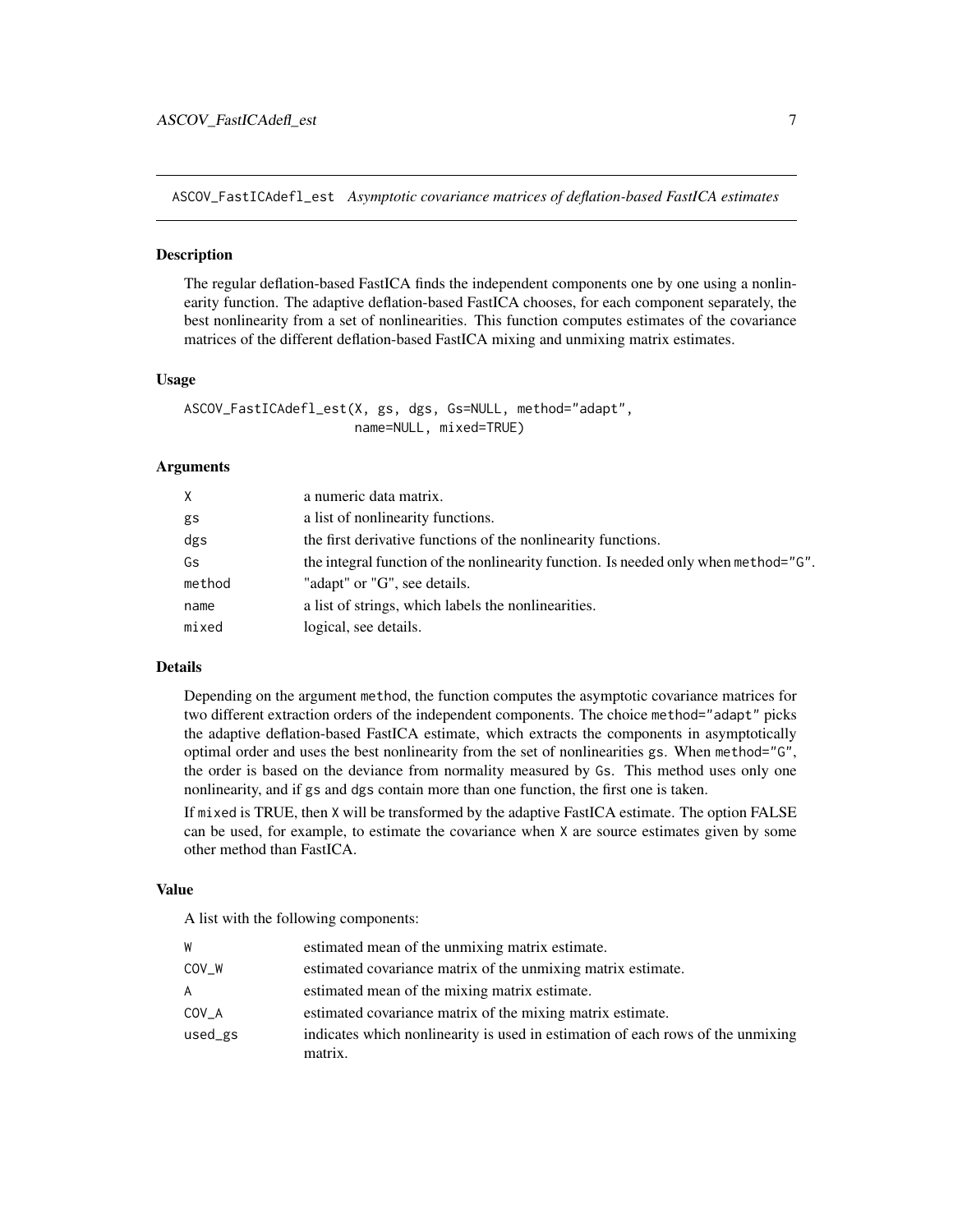#### <span id="page-7-0"></span>Author(s)

Jari Miettinen

# References

Miettinen, J., Nordhausen, K., Oja, H. and Taskinen, S. (2014), Deflation-based FastICA with adaptive choices of nonlinearities, IEEE Transactions on Signal Processing, 62(21), 5716–5724.

Nordhausen, K., Ilmonen, P., Mandal, A., Oja, H. and Ollila, E. (2011), Deflation-based FastICA reloaded, in Proc. "19th European Signal Processing Conference 2011 (EUSIPCO 2011)", Barcelona, 1854–1858.

# See Also

[ASCOV\\_FastICAdefl,](#page-3-1) [adapt\\_fICA](#page-0-0)

### Examples

```
# source components have uniform- and exponential(1)- distribution
s1 <- runif(1000,-sqrt(3),sqrt(3))
s2 <- rexp(1000)
S \leftarrow \text{cbind}(s1, s2)# couple of nonlinearities
g_{pow3} \leftarrow function(x) {x^3}dg_pow3 <- function(x){3*x^2}
G_pow3 <- function(x){x^4/4}
g_{gg}aus <- function(x){x*exp(-x^2/2)}
dg_gaus <- function(x){exp(-x^2/2)-x^2*exp(-x^2/2)}
gs < -c(g_{pow3}, g_{gaws})dgs <- c(dg_pow3,dg_gaus)
A<-matrix(rnorm(4),2,2)
X \le - S %*% t(A)round(1000*ASCOV_FastICAdefl_est(X, gs=gs, dgs=dgs)$COV_W,2)
round(1000*ASCOV_FastICAdefl_est(X, gs=c(g_pow3), dgs=c(dg_pow3),
Gs=c(G_pow3), method="G")$COV_W,2)
```
<span id="page-7-1"></span>ASCOV\_FastICAsym *Asymptotic covariance matrix of symmetric FastICA estimates*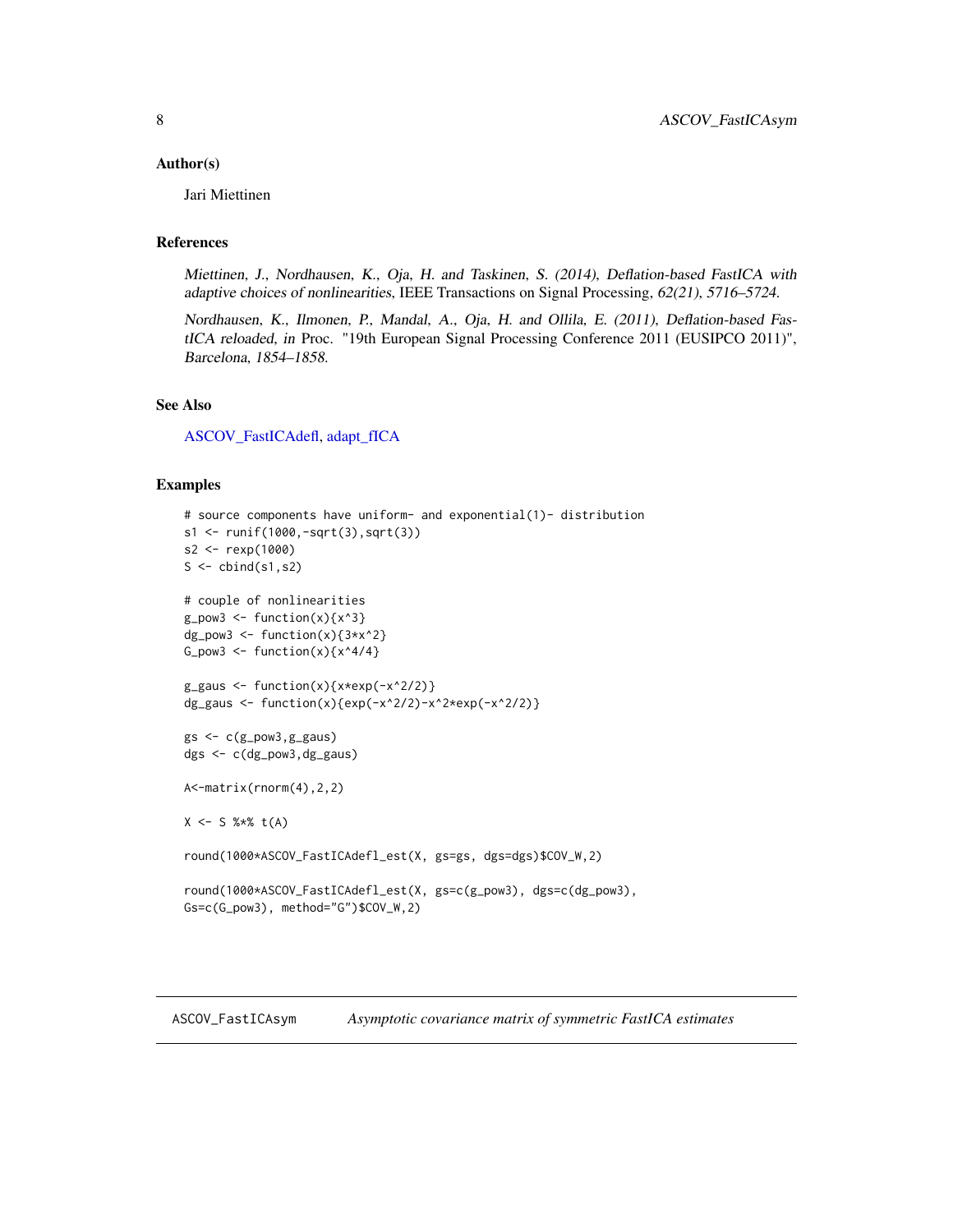#### <span id="page-8-0"></span>**Description**

Symmetric FastICA estimators solves the blind source separation problem in the case of independent components. These functions compute the asymptotic covariance matrices of the regular and the squared symmetric FastICA mixing and unmixing matrix estimates.

#### Usage

```
ASCOV_FastICAsym(sdf, G, g, dg, supp=NULL, A=NULL, ...)
ASCOV_FastICAsym2(sdf, G, g, dg, supp=NULL, A=NULL, ...)
```
#### Arguments

| sdf            | a list of density functions of the sources scaled so that the mean is 0 and variance<br>is 1.                                                                                                                                         |
|----------------|---------------------------------------------------------------------------------------------------------------------------------------------------------------------------------------------------------------------------------------|
| G              | the integral function of the nonlinearity function, see details.                                                                                                                                                                      |
| g              | the nonlinearity function.                                                                                                                                                                                                            |
| dg             | the first derivative function of the nonlinearity function.                                                                                                                                                                           |
| supp           | a two column matrix, where each row gives the lower and the upper limit used<br>in numerical integration for the corresponding source component which is done<br>using integrate. Can be NULL if each support is the whole real line. |
| $\overline{A}$ | the mixing matrix, identity matrix as default.                                                                                                                                                                                        |
| $\ddotsc$      | arguments to be passed to integrate.                                                                                                                                                                                                  |

# Details

The signs of the components are fixed so that the sum of the elements of each row of the unmixing matrix is positive.

Since the unmixing matrix has asymptotic normal distribution, we have a connection between the asymptotic variances and the minimum distance index, which is defined as

$$
MD(\hat{W}, A) = \frac{1}{\sqrt{p-1}} \inf_{PD} || PD\hat{W}A - I||,
$$

where  $\hat{W}$  is the unmixing matrix estimate, A is the mixing matrix, P is a permutation matrix and D a diagonal matrix with nonzero diagonal entries. If  $\ddot{W}A$  converges to the identity matrix, the limiting expected value of  $n(p-1)MD^2$  is the sum of the asymptotic variances of the off-diagonal elements of  $\hat{W}A$ . Here *n* is the sample size and *p* is the number of components.

#### Value

A list with the following components:

| W     | mean of the unmixing matrix estimate.                         |
|-------|---------------------------------------------------------------|
| COV W | asymptotic covariance matrix of the unmixing matrix estimate. |
| A     | mean of the mixing matrix estimate.                           |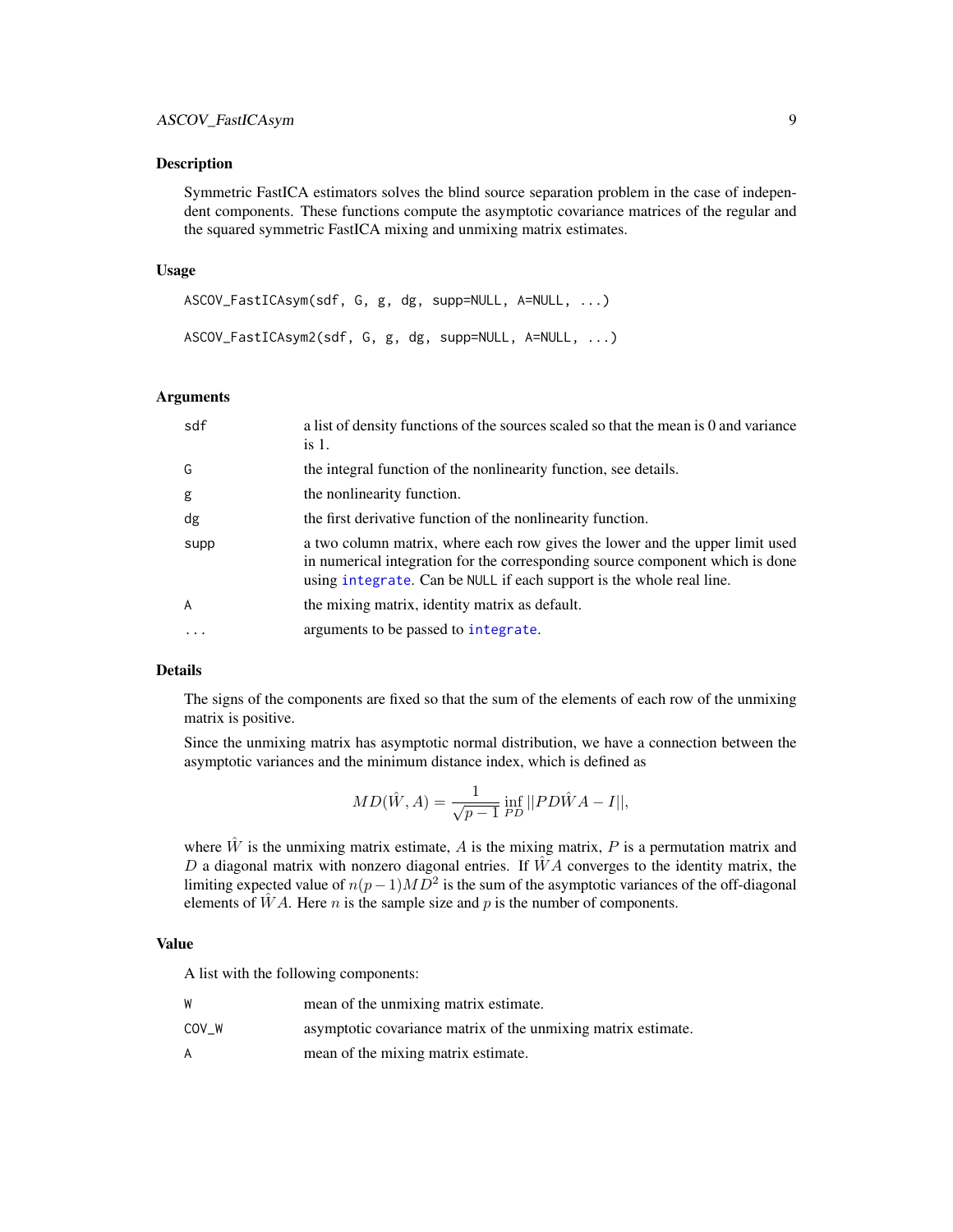<span id="page-9-0"></span>

| COV A | asymptotic covariance matrix of the mixing matrix estimate. |
|-------|-------------------------------------------------------------|
| EMD   | the limiting expected value of $n(p-1)MD^2$ , see details.  |

# Author(s)

Jari Miettinen

# References

Hyv\"arinen, A. (1999), Fast and robust fixed-point algorithms for independent component analysis, IEEE Transactions on Neural Networks, 10, 626-634.

Wei, T. (2014), The convergence and asymptotic analysis of the generalized symmetric FastICA algorithm, http://arxiv.org/abs/1408.0145.

Miettinen, J., Nordhausen, K., Oja, H., Taskinen, S. and Virta, J. (2015), The squared symmetric FastICA estimator, submitted.

# See Also

[ASCOV\\_FastICAsym\\_est,](#page-10-1) [fICA,](#page-0-0) [integrate](#page-0-0)

# Examples

```
# source components have uniform- and exponential(1)- distribution
fu <- function(x){1/(sqrt(3)*2)}
fe \leftarrow function(x){exp(-x-1)}
supp <- matrix(c(-sqrt(3),sqrt(3),-1,Inf), nrow=2, ncol=2, byrow=TRUE)
# couple of nonlinearities
g_{p}ow3 <- function(x){x^3}
dg_pow3 \leq function(x)\{3*x^2\}G_pow3 <- function(x){x^4/4}
g_{gg}aus <- function(x){x*exp(-x^2/2)}
dg_gaus <- function(x){exp(-x^2/2)-x^2*exp(-x^2/2)}
G_gaus \leftarrow function(x){-exp(-x^2/2)}
A \leftarrow matrix(rnorm(4), 2, 2)res1 <- ASCOV_FastICAsym(sdf=c(fu,fe), G=G_pow3, g=g_pow3, dg=dg_pow3,
supp=supp, A=A)
res2 <- ASCOV_FastICAsym(sdf=c(fu,fe), G=G_gaus, g=g_gaus, dg=dg_gaus,
supp=supp, A=A)
round(res1$COV_W, 2)
res1$EMD
round(res2$COV_W, 2)
res2$EMD
```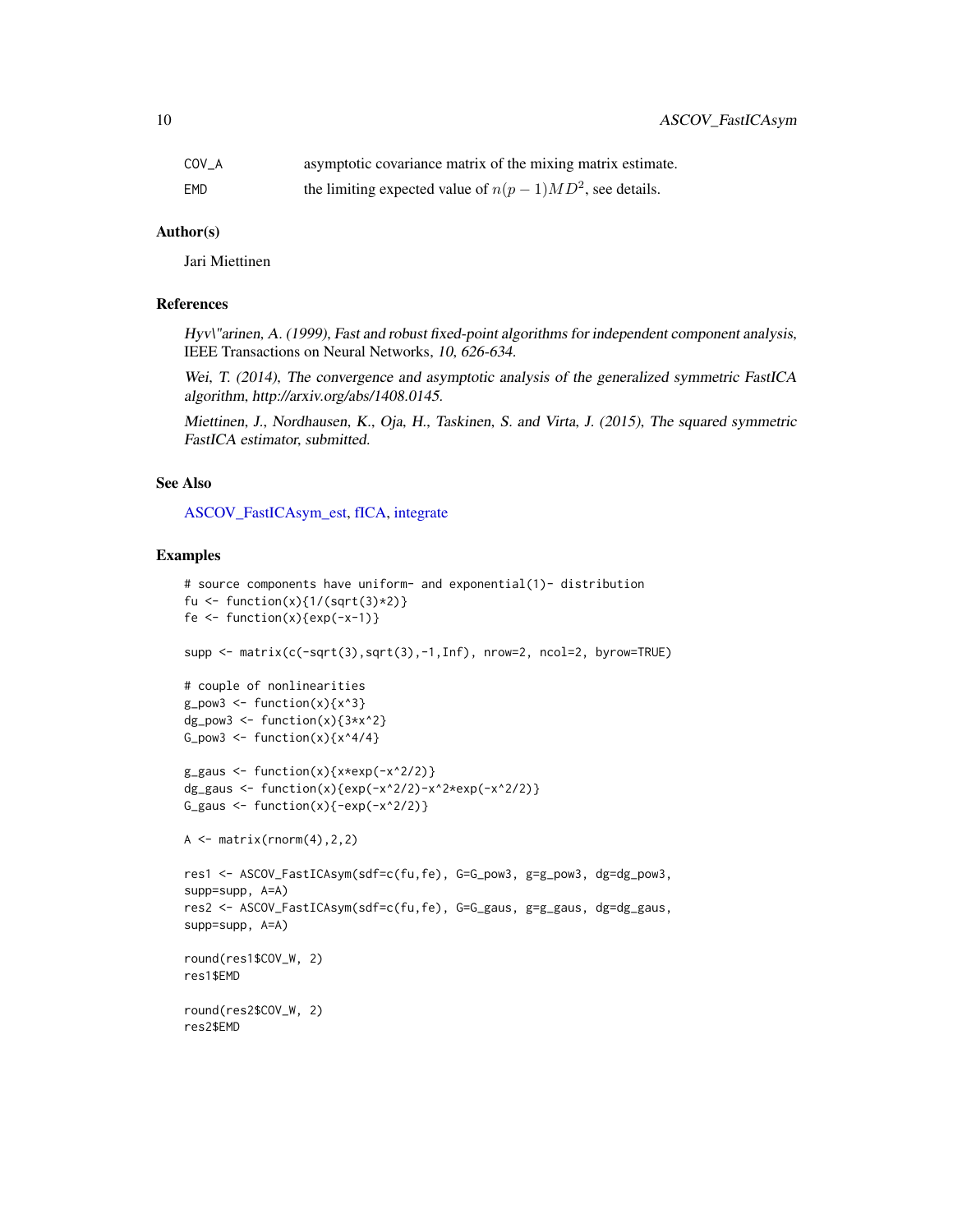<span id="page-10-1"></span><span id="page-10-0"></span>ASCOV\_FastICAsym\_est *Asymptotic covariance matrix of symmetric FastICA estimate*

#### Description

Symmetric FastICA solves the blind source separation problem in the case of independent components. This function computes an estimate of the covariance matrix of symmetric FastICA mixing and unmixing matrix estimates.

#### Usage

```
ASCOV_FastICAsym_est(X, G, g, dg, mixed=TRUE)
ASCOV_FastICAsym2_est(X, G, g, dg, mixed=TRUE)
```
#### Arguments

| X     | a numeric data matrix.                                      |
|-------|-------------------------------------------------------------|
| G     | the integral function of the nonlinearity function.         |
| g     | the nonlinearity function.                                  |
| dg    | the first derivative function of the nonlinearity function. |
| mixed | logical, see details.                                       |

#### Details

If mixed is TRUE, then X will be transformed by the symmetric FastICA estimate. The option FALSE can be used, for example, to estimate the covariance when X are source estimates given by some other method than FastICA.

# Value

A list with the following components:

| W     | estimated mean of the unmixing matrix estimate.              |
|-------|--------------------------------------------------------------|
| COV W | estimated covariance matrix of the unmixing matrix estimate. |
| A     | estimated mean of the mixing matrix estimate.                |
| COV A | estimated covariance matrix of the mixing matrix estimate.   |

#### Author(s)

Jari Miettinen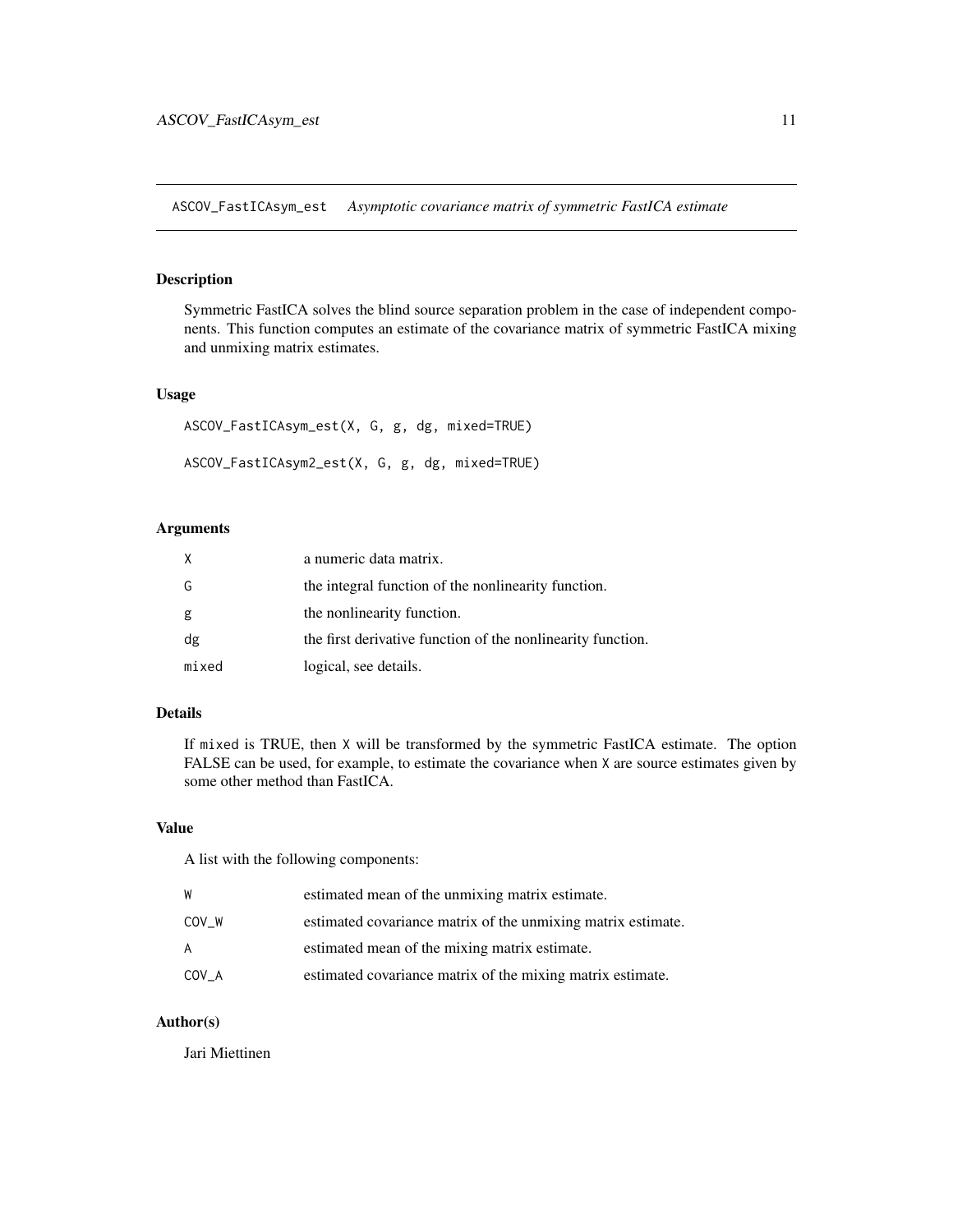# <span id="page-11-0"></span>References

Hyv\"arinen, A. (1999), Fast and robust fixed-point algorithms for independent component analysis, IEEE Transactions on Neural Networks, 10, 626-634.

Wei, T. (2014), The convergence and asymptotic analysis of the generalized symmetric FastICA algorithm, http://arxiv.org/abs/1408.0145.

#### See Also

[ASCOV\\_FastICAsym,](#page-7-1) [fICA](#page-0-0)

#### Examples

```
# source components have uniform- and exponential(1)- distribution
n < -1000s1 \leftarrow runif(n,-sqrt(3),sqrt(3))s2 \leq -\text{resp}(n)S \leftarrow \text{cbind}(s1, s2)# couple of nonlinearities
g_{p}ow3 <- function(x){x^3}
dg_pow3 <- function(x){3*x^2}
G_pow3 <- function(x){x^4/4}
g_{gaus} \leftarrow function(x){x*exp(-x^2/2)}
dg_gaus <- function(x){exp(-x^2/2)-x^2*exp(-x^2/2)}
G_gaus \leftarrow function(x){-exp(-x^2/2)}
A<-matrix(rnorm(4),2,2)
X \le - S %*% t(A)round(n*ASCOV_FastICAsym_est(X,G=G_pow3,g=g_pow3,dg=dg_pow3)$COV_W,2)
round(n*ASCOV_FastICAsym_est(X,G=G_gaus,g=g_gaus,dg=dg_gaus)$COV_W,2)
```
<span id="page-11-1"></span>ASCOV\_JADE *Asymptotic covariance matrix of JADE and FOBI estimates*

#### <span id="page-11-2"></span>Description

JADE solves the blind source separation problem in the case of independent components with at most one component having kurtosis values zero, while FOBI requires distinct kurtosis values. The functions compute the asymptotic covariance matrices of JADE and FOBI estimates for the mixing or the unmixing matrices.

#### Usage

```
ASCOV_JADE(sdf, supp=NULL, A=NULL, ...)
ASCOV_FOBI(sdf, supp=NULL, A=NULL, ...)
```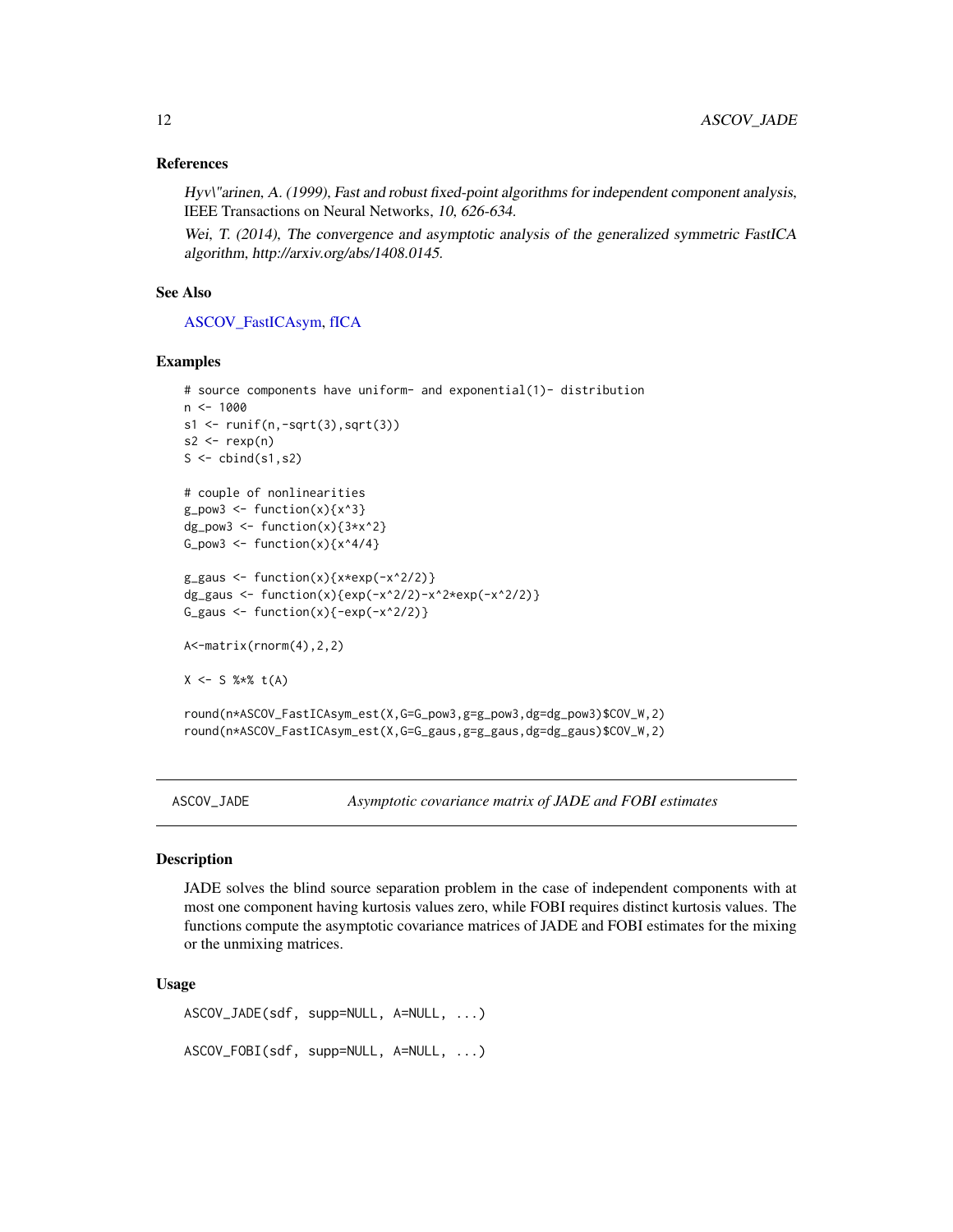# <span id="page-12-0"></span>ASCOV\_JADE 13

#### **Arguments**

| sdf  | a vector of density functions of the sources scaled so that the mean is 0 and<br>variance is 1.                                                                                   |
|------|-----------------------------------------------------------------------------------------------------------------------------------------------------------------------------------|
| supp | a two column matrix, where each row gives the lower and the upper limit used<br>in numerical integration for the corresponding source component which is done<br>using integrate. |
| A    | the mixing matrix, identity matrix as default.                                                                                                                                    |
| .    | arguments to be passed to integrate.                                                                                                                                              |

#### Details

The order of the estimated components is fixed so that their kurtosis values are in a decreasing order. The signs of the components is fixed so that the sum of the elements of each row of the unmixing matrix is positive.

Since the unmixing matrix has asymptotic normal distribution, we have a connection between the asymptotic variances and the minimum distance index, which is defined as

$$
MD(\hat{W}, A) = \frac{1}{\sqrt{p-1}} \inf_{PD} || PD\hat{W}A - I||,
$$

where  $\hat{W}$  is the unmixing matrix estimate, A is the mixing matrix, P is a permutation matrix and D a diagonal matrix with nonzero diagonal entries. If  $\hat{W}A$  converges to the identity matrix, the limiting expected value of  $n(p-1)MD^2$  is the sum of the asymptotic variances of the off-diagonal elements of  $\hat{W}A$ . Here *n* is the sample size and *p* is the number of components.

#### Value

A list with the following components:

| W     | mean of the unmixing matrix estimate.                         |
|-------|---------------------------------------------------------------|
| COV W | asymptotic covariance matrix of the unmixing matrix estimate. |
| A     | mean of the mixing matrix estimate.                           |
| COV A | asymptotic covariance matrix of the mixing matrix estimate.   |
| EMD   | The limiting expected value of $n(p-1)MD^2$ , see details.    |

#### Author(s)

Jari Miettinen

#### References

Ilmonen, P., Nevalainen, J. and Oja, H. (2010), Characteristics of multivariate distributions and the invariant coordinate system, Statistics and Probability Letters, 80, 1844–1853.

Ilmonen, P., Nordhausen, K., Oja, H. and Ollila, E. (2010), A New Performance Index for ICA: Properties, Computation and Asymptotic Analysis. In Vigneron, V., Zarzoso, V., Moreau, E., Gribonval, R. and Vincent, E. (editors) Latent Variable Analysis and Signal Separation, 229–236, Springer.

Miettinen, J., Taskinen S., Nordhausen, K. and Oja, H. (2015), Fourth Moments and Independent Component Analysis, Statistical Science, 30, 372–390.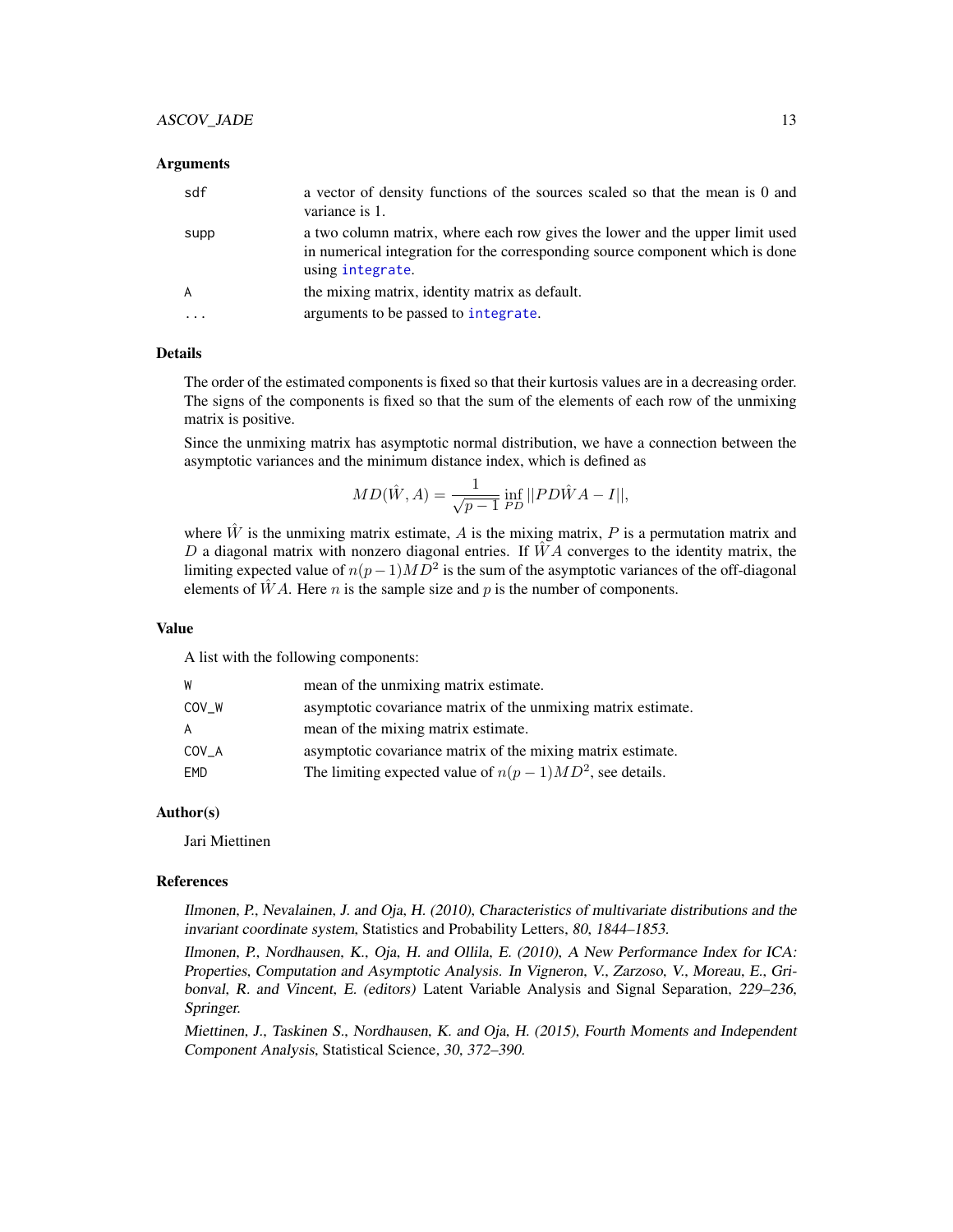#### <span id="page-13-0"></span>See Also

[ASCOV\\_JADE\\_est,](#page-13-1) [ASCOV\\_FOBI\\_est,](#page-13-2) [JADE,](#page-0-0) [FOBI](#page-0-0)

#### Examples

```
# source components have uniform- and exponential(1)- distribution
fu <- function(x){1/(sqrt(3)*2)}
fe \leftarrow function(x){exp(-x-1)}
supp <- matrix(c(-sqrt(3),sqrt(3),-1,Inf), nrow=2, ncol=2, byrow=TRUE)
A<-matrix(rnorm(4),2,2)
jade <- ASCOV_JADE(sdf=c(fu,fe), supp=supp, A=A)
fobi <- ASCOV_FOBI(sdf=c(fu,fe), supp=supp, A=A)
round(jade$COV_W,2)
round(fobi$COV_W,2)
jade$EMD
fobi$EMD
```
<span id="page-13-1"></span>ASCOV\_JADE\_est *Asymptotic covariance matrix of JADE and FOBI estimates*

# <span id="page-13-2"></span>Description

JADE solves the blind source separation problem in the case of independent components with at most one component having kurtosis values zero, while FOBI requires distinct kurtosis values. The functions compute the asymptotic covariance matrices of JADE and FOBI estimates for the mixing or the unmixing matrix.

#### Usage

ASCOV\_JADE\_est(X, mixed=TRUE)

ASCOV\_FOBI\_est(X, mixed=TRUE)

#### **Arguments**

|       | a numeric data matrixx. |
|-------|-------------------------|
| mixed | logical, see details.   |

# Details

If mixed is TRUE, then X will be transformed by the corresponding estimate. The option FALSE can be used, for example, to estimate the covariance when X are source estimates given by some other method than JADE or FOBI.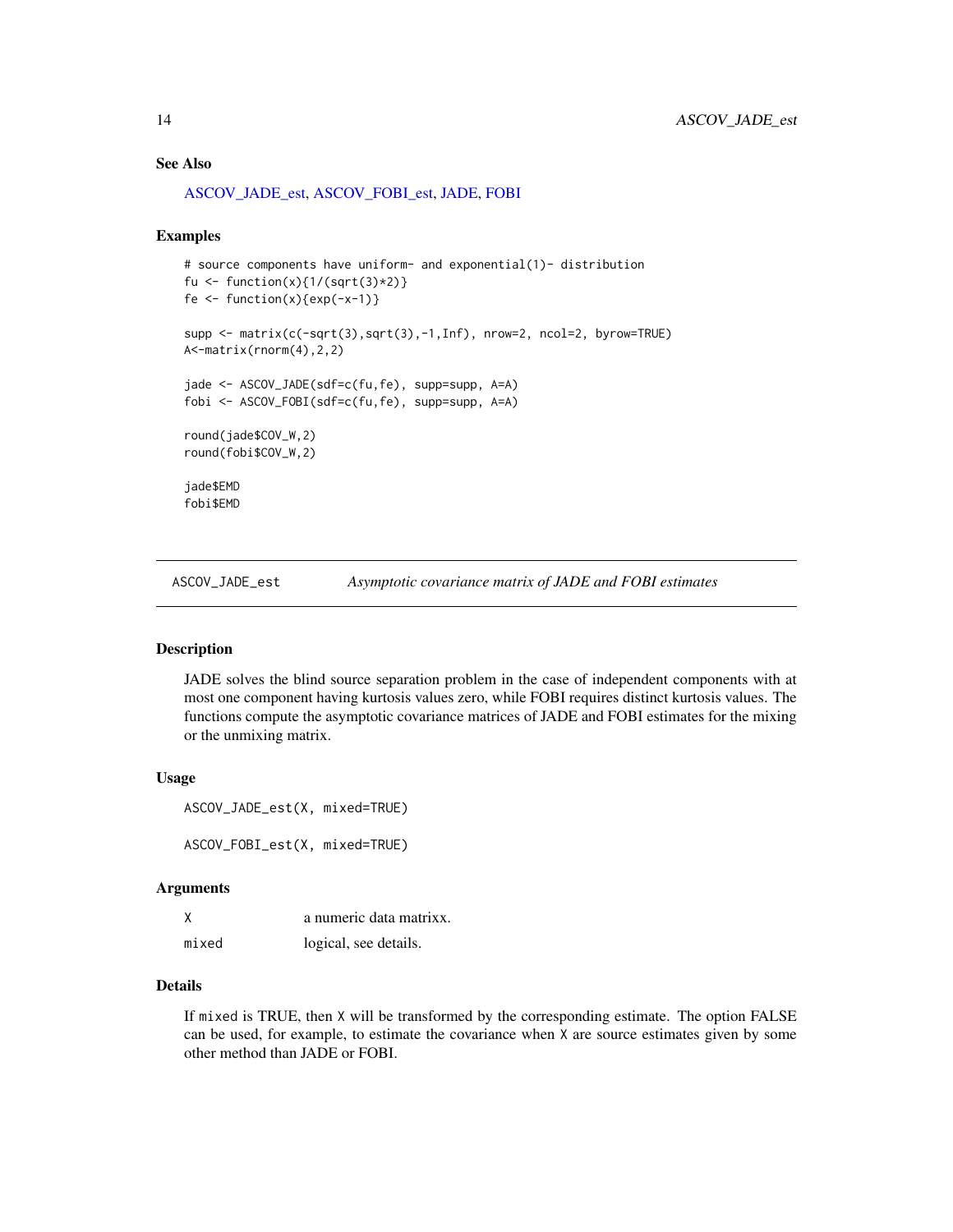#### <span id="page-14-0"></span>ASCOV\_SOBI 15

# Value

A list with the following components:

| W     | estimated mean of the unmixing matrix estimate.              |
|-------|--------------------------------------------------------------|
| COV W | estimated covariance matrix of the unmixing matrix estimate. |
| A     | estimated mean of the mixing matrix estimate.                |
| COV A | estimated covariance matrix of the mixing matrix estimate.   |

# Author(s)

Jari Miettinen

#### References

Ilmonen, P., Nevalainen, J. and Oja, H. (2010), Characteristics of multivariate distributions and the invariant coordinate system, Statistics and Probability Letters, 80, 1844–1853.

Miettinen, J., Taskinen S., Nordhausen, K. and Oja, H. (2015), Fourth Moments and Independent Component Analysis, Statistical Science, 30, 372–390.

# See Also

[ASCOV\\_JADE,](#page-11-1) [ASCOV\\_FOBI,](#page-11-2) [JADE,](#page-0-0) [FOBI](#page-0-0)

#### Examples

```
# source components have t-10-, uniform- and gaussian distribution
s1 <- rt(1000,10)/sqrt(10/8)
s2 <- runif(1000,-sqrt(3),sqrt(3))
s3 <- rnorm(1000)
S \leftarrow \text{cbind}(s1, s2, s3)A \leftarrow matrix(rnorm(9), 3, 3)X \le - S %*% t(A)round(1000*ASCOV_JADE_est(X)$COV_W,2)
round(1000*ASCOV_FOBI_est(X)$COV_W,2)
```
<span id="page-14-1"></span>ASCOV\_SOBI *Asymptotic covariance matrix of symmetric and deflation-based SOBI estimates*

#### Description

The symmetric and deflation-based SOBI methods solve the blind source separation problem in the case of second order stationary time series sources by jointly diagonalizing the covariance matrix and several autocovariance matrices at different lags. The functions compute the asymptotic covariance matrices of a SOBI estimates for the mixing or the unmixing matrices, when the sources are  $MA(\infty)$  time series. Notice that, since AMUSE method is a special case of SOBI, also the asymptotic covariance matrix of an AMUSE estimate can be computed using these functions.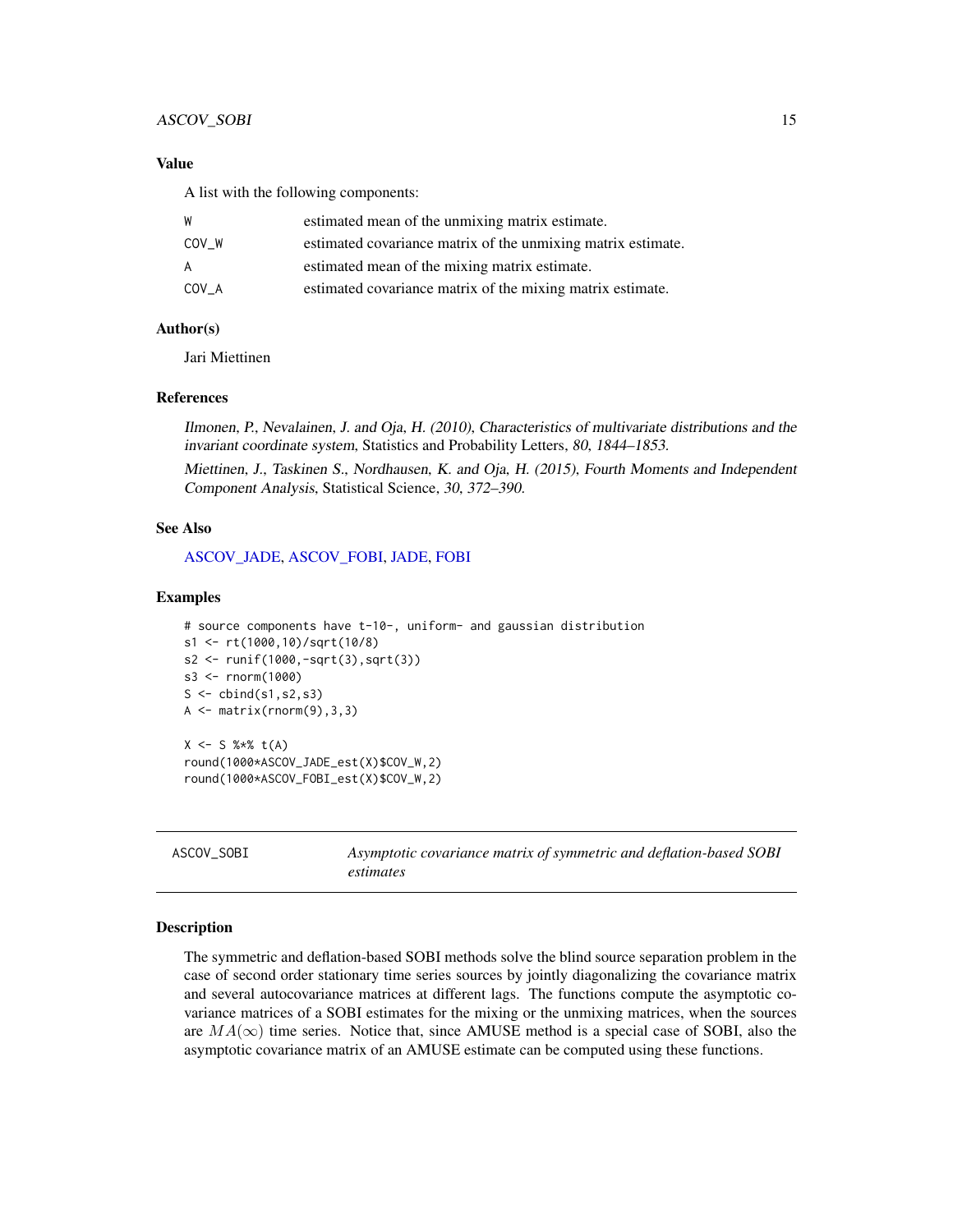#### <span id="page-15-0"></span>Usage

```
ASCOV_SOBI(psi, taus, a=2, Beta=NULL, A=NULL)
```

```
ASCOV_SOBIdefl(psi, taus, Beta=NULL, A=NULL)
```
#### Arguments

| psi  | a numeric matrix containing the MA-coefficients of the time series, see details. |
|------|----------------------------------------------------------------------------------|
| taus | a vector of integers for the lags.                                               |
| a    | numeric, see details.                                                            |
| Beta | a matrix of fourth moments of the innovations, see details.                      |
| A    | the mixing matrix, identity matrix as default.                                   |

# Details

Naturally, the function can deal with only finite number of coefficients. The larger is the number of the rows of psi, the more accurate is the result, but also the longer is the computation time.

AR or ARMA coefficients can be transformed to MA coefficients by using [ARMAtoMA](#page-0-0).

The *ij*th entry of Beta is  $E[Z_i^2 Z_{jt}^2]$ , where  $Z_{it}$  are the innovations of *i*th source component such that  $E[Z_{it}] = 0$  and  $E[Z_{it}^2] = 1$ .

The order of the estimated components is fixed so that the sums of their squared autocovariances over taus are in a decreasing order. The signs of the components are fixed so that the sum of the elements of each row of the unmixing matrix is positive.

Since the unmixing matrix has asymptotic normal distribution, we have a connection between the asymptotic variances and the minimum distance index, which is defined as

$$
MD(\hat{W}, A) = \frac{1}{\sqrt{p-1}} \inf_{PD} || PD\hat{W}A - I||,
$$

where  $\hat{W}$  is the unmixing matrix estimate, A is the mixing matrix, P is a permutation matrix and D a diagonal matrix with nonzero diagonal entries. If  $\hat{W}A$  converges to the identity matrix, the limiting expected value of  $n(p-1)MD^2$  is the sum of the asymptotic variances of the off-diagonal elements of  $\hat{W}A$ . Here *n* is the sample size and *p* is the number of components.

The symmetric SOBI estimator maximizes the sum of squares of the diagonal elements of the autocovariance matrices. Different SOBI estimators are obtained when the diagonality of  $p \times p$ matrices  $B_1, \ldots, B_K$  is measured by

$$
\sum_{k=1}^{K} \sum_{i=1}^{p} |(B_k)_{ii}|^a
$$

with  $a > 1$ . The diagonality measure can be selected using the argument a.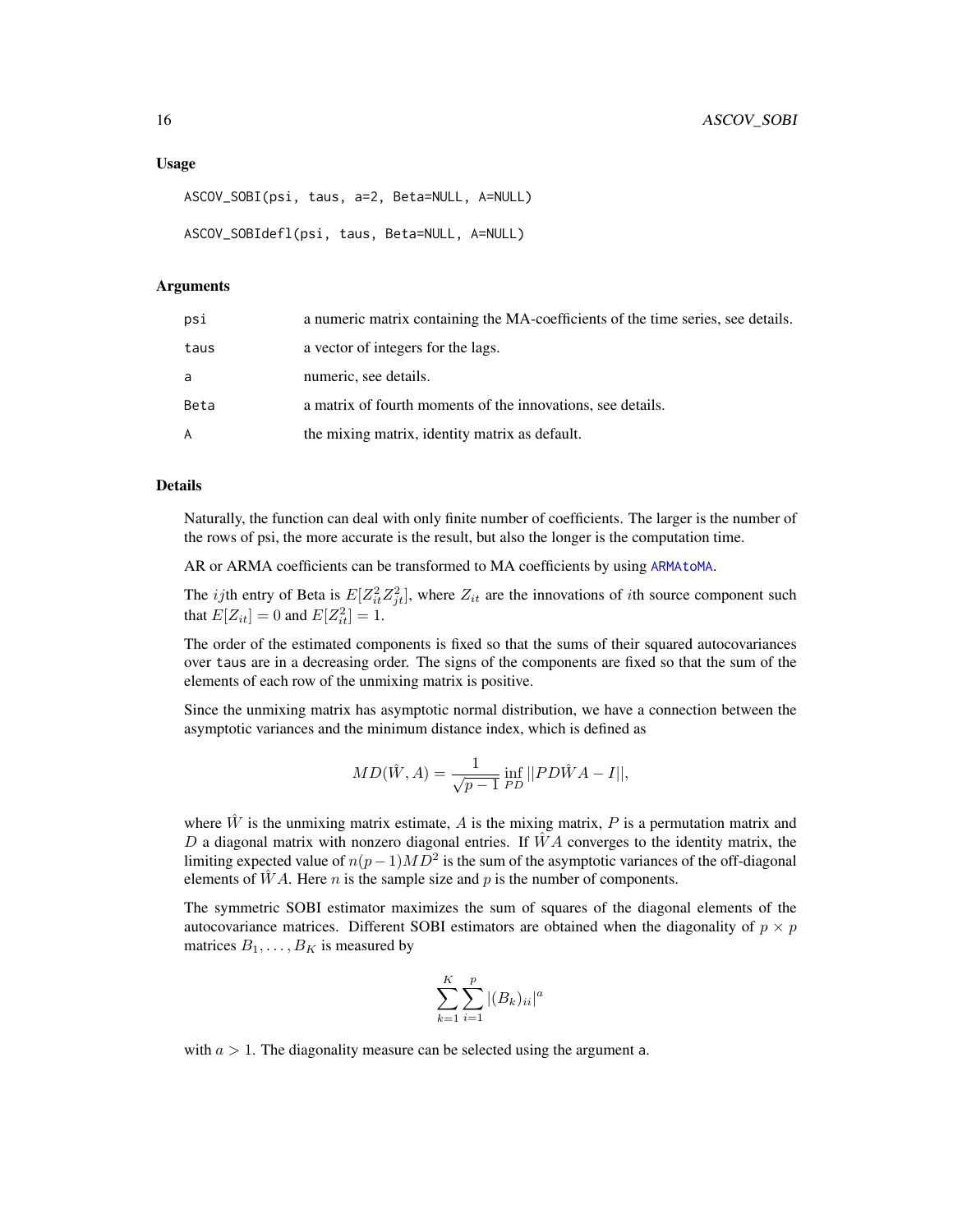# <span id="page-16-0"></span>Value

A list with the following components:

| W       | mean of the unmixing matrix estimate.                         |
|---------|---------------------------------------------------------------|
| COV_W   | asymptotic covariance matrix of the unmixing matrix estimate. |
| A       | mean of the mixing matrix estimate.                           |
| $COV_A$ | asymptotic covariance matrix of the mixing matrix estimate.   |
| EMD     | The limiting expected value of $n(p-1)MD^2$ , see details.    |

# Author(s)

Jari Miettinen

#### References

Ilmonen, P., Nordhausen, K., Oja, H. and Ollila, E. (2010): A New Performance Index for ICA: Properties, Computation and Asymptotic Analysis. In Vigneron, V., Zarzoso, V., Moreau, E., Gribonval, R. and Vincent, E. (editors) Latent Variable Analysis and Signal Separation, 229–236, Springer.

Miettinen, J. (2015): Alternative diagonality criteria for SOBI. In Nordhausen, K. and Taskinen, S. (editors) Modern Nonparametric, Robust and Multivariate methods, Festschrift in Honour of Hannu Oja, 455–469, Springer.

Miettinen, J., Nordhausen, K., Oja, H. and Taskinen, S. (2012), Statistical properties of a blind source separation estimator for stationary time series, Statistics and Probability Letters, 82, 1865– 1873.

Miettinen, J., Nordhausen, K., Oja, H. and Taskinen, S. (2014), Deflation-based separation of uncorrelated stationary time series, Journal of Multivariate Analysis, 123, 214–227.

Miettinen, J., Illner, K., Nordhausen, K., Oja, H., Taskinen, S. and Theis, F. (2016), Separation of uncorrelated stationary time series using autocovariance matrices, Journal of Time Series Analysis, 37, 337–354.

#### See Also

[ASCOV\\_SOBI\\_est,](#page-17-1) [SOBI,](#page-0-0) [AMUSE,](#page-0-0) [ARMAtoMA](#page-0-0)

# Examples

```
A<- matrix(rnorm(9),3,3)
psi1 <- ARMAtoMA(ar=0.6, lag.max=100)
psi2 <- ARMAtoMA(ar=c(0.2,0.3,-0.3),lag.max=100)
psi3 <- ARMAtoMA(ar=-0.2, ma=c(0.5,-0.1,0.4), lag.max=100)
psi <- cbind(psi1,psi2,psi3)
sym <- ASCOV_SOBI(psi=psi, taus=1:10, A=A)
defl <- ASCOV_SOBIdefl(psi=psi, taus=1:10, A=A)
```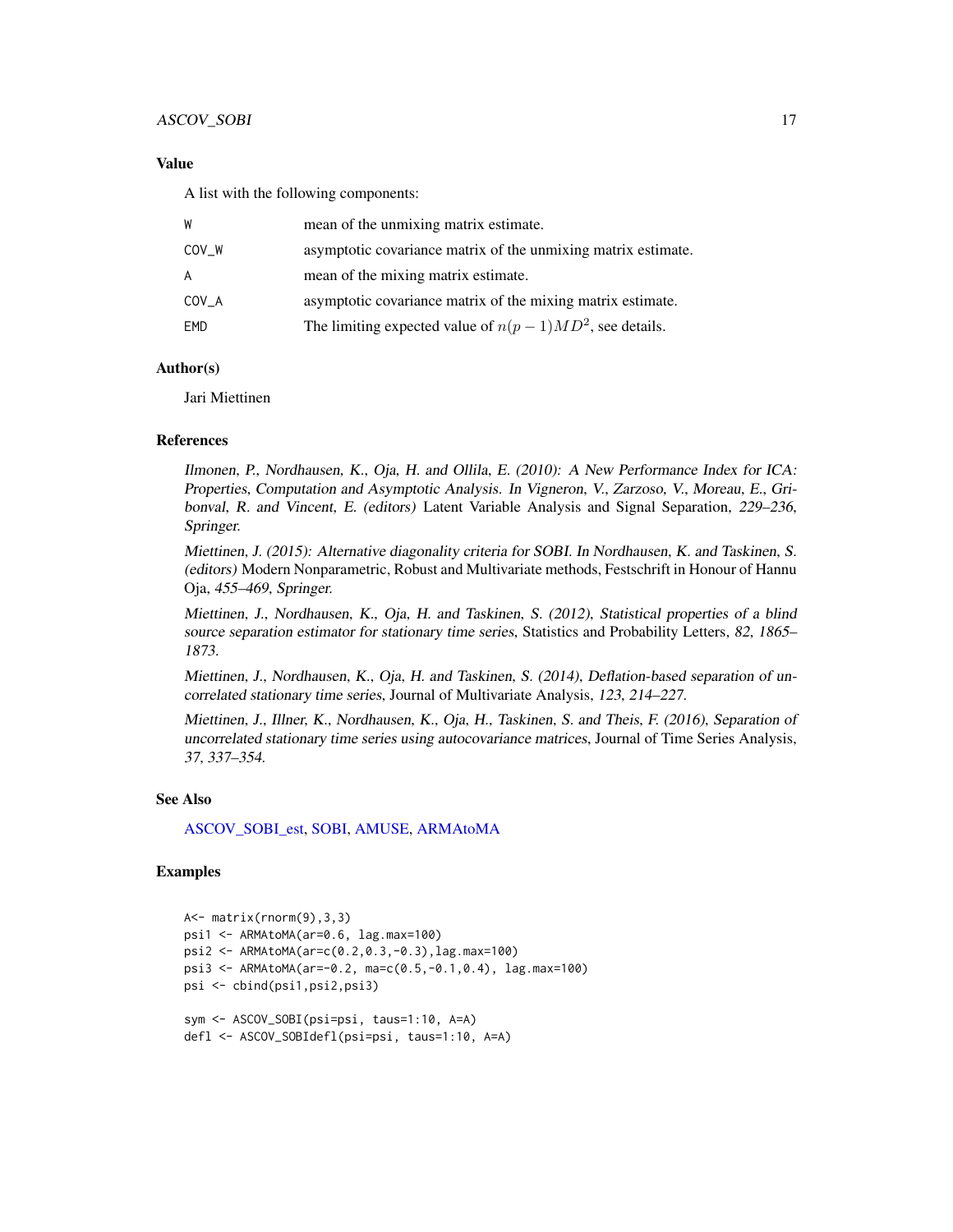```
round(sym$COV_W,2)
round(defl$COV_W,2)
sym$EMD
defl$EMD
```
<span id="page-17-1"></span>

ASCOV\_SOBI\_est *Asymptotic covariance matrix of symmetric and deflation-based SOBI estimates*

#### <span id="page-17-2"></span>Description

The symmetric and deflation-based SOBI methods solve the blind source separation problem in the case of second order stationary time series sources by jointly diagonalizing the covariance matrix and several autocovariance matrices at different lags. The functions compute an estimate of the covariance matrix of a SOBI estimate for the mixing or the unmixing matrix, under the assumption that the sources are  $MA(\infty)$  time series. Notice that, since AMUSE method is a special case of SOBI, also an estimate of the covariance matrix of an AMUSE estimate can be computed using these functions.

#### Usage

ASCOV\_SOBI\_estN(X, taus, mixed=TRUE, M=100, a=2) ASCOV\_SOBI\_est(X, taus, arp=NULL, maq=NULL, mixed=TRUE, M=100, a=2, ...) ASCOV\_SOBIdefl\_estN(X, taus, mixed=TRUE, M=100) ASCOV\_SOBIdefl\_est(X, taus, arp=NULL, maq=NULL, mixed=TRUE, M=100, ...)

#### Arguments

| X     | a numeric data matrix or a multivariate time series object of class ts.                                   |
|-------|-----------------------------------------------------------------------------------------------------------|
| taus  | a vector of integers for the lags.                                                                        |
| arp   | a vector containing the AR orders used for the estimation of ARMA coefficients.                           |
| mag   | a vector containing the MA orders used for the estimation of ARMA coeffi-<br>cients.                      |
| mixed | logical, see details.                                                                                     |
| M     | the number of autocovariance matrices used for the estimation of the covariance<br>matrices, see details. |
| a     | numeric, see details                                                                                      |
|       | arguments to be passed to arima.                                                                          |

<span id="page-17-0"></span>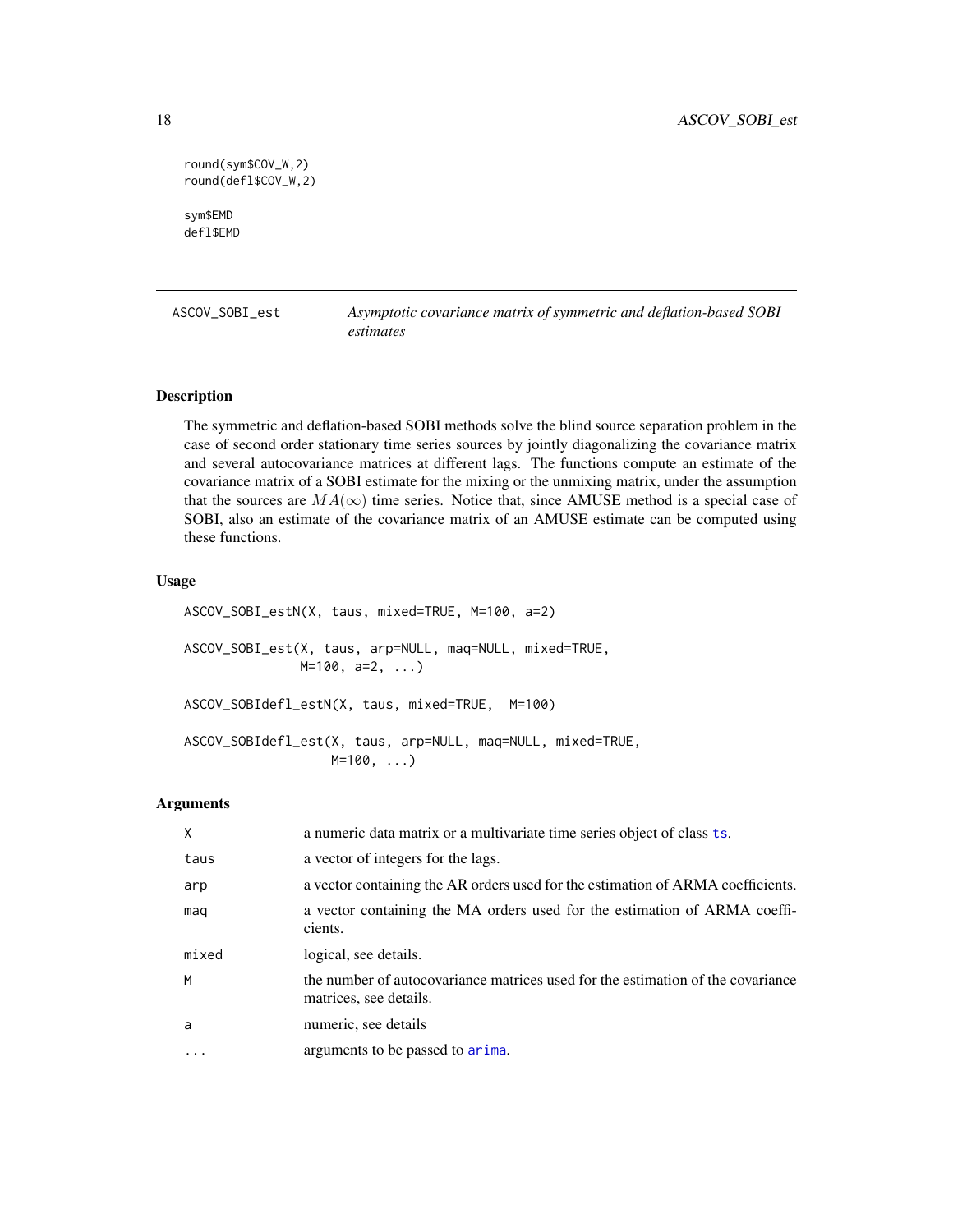#### Details

Functions ASCOV\_SOBI\_estN and ASCOV\_SOBIdefl\_estN assume that the innovations of the components are gaussian. Therefore, they are faster than ASCOV\_SOBI\_est and ASCOV\_SOBIdefl est, which estimate the fourth moments of the innovations by estimating the ARMA coefficients of the time series. Fitting the univariate ARMA coefficients is done using the function [arima](#page-0-0) based on the orders provided by arp and maq.

The estimation is mostly based on autocovariance matrices and all non-zero matrices should be included. On the other hand, too large value of M increases the computation time and it may even reduce the estimation accuracy.

If mixed is TRUE, then X will be transformed by the corresponding SOBI estimate. The option FALSE can be used, for example, to estimate the covariance when X are source estimates given by some other method than SOBI.

The symmetric SOBI estimator maximizes the sum of squares of the diagonal elements of the autocovariance matrices. Different SOBI estimators are obtained when the diagonality of  $p \times p$ matrices  $B_1, \ldots, B_K$  is measured by

$$
\sum_{k=1}^{K} \sum_{i=1}^{p} |(B_k)_{ii}|^a
$$

with  $a > 1$ . The diagonality measure can be selected using the argument a.

#### Value

A list with the following components:

| W     | estimated mean of the unmixing matrix estimate.              |
|-------|--------------------------------------------------------------|
| COV W | estimated covariance matrix of the unmixing matrix estimate. |
| A     | estimated mean of the mixing matrix estimate.                |
| COV A | estimated covariance matrix of the mixing matrix estimate.   |

# Author(s)

Jari Miettinen

#### References

Miettinen, J. (2015): Alternative diagonality criteria for SOBI. In Nordhausen, K. and Taskinen, S. (editors), Modern Nonparametric, Robust and Multivariate methods, Festschrift in Honour of Hannu Oja, 455–469, Springer.

Miettinen, J., Nordhausen, K., Oja, H. and Taskinen, S. (2012), Statistical properties of a blind source separation estimator for stationary time series, Statistics and Probability Letters, 82, 1865– 1873.

Miettinen, J., Nordhausen, K., Oja, H. and Taskinen, S. (2014), Deflation-based separation of uncorrelated stationary time series, Journal of Multivariate Analysis, 123, 214–227.

Miettinen, J., Illner, K., Nordhausen, K., Oja, H., Taskinen, S. and Theis, F. (2015), Separation of uncorrelated stationary time series using autocovariance matrices, Journal of Time Series Analysis, in print, DOI: 10.1111/jtsa.12159.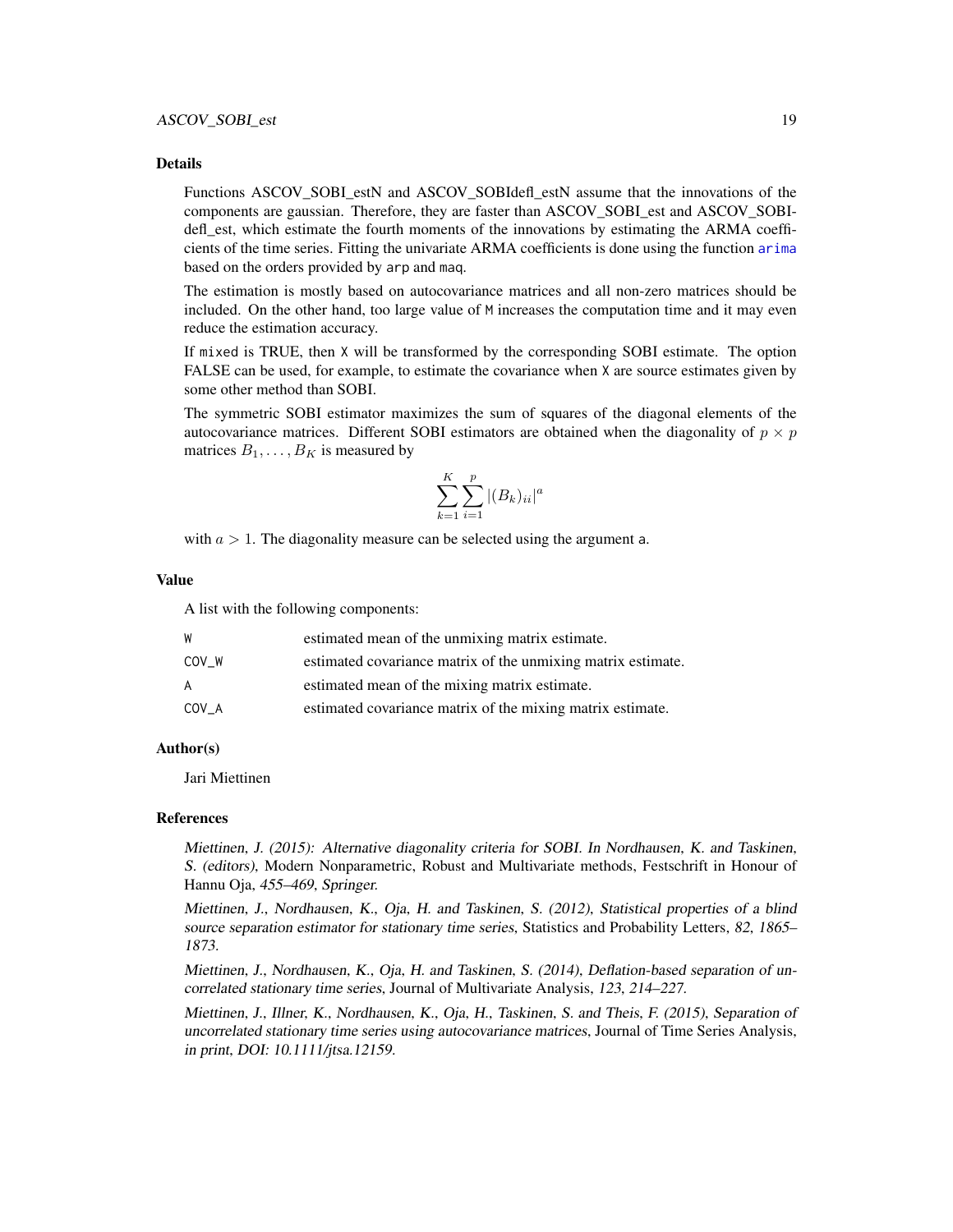# <span id="page-19-0"></span>See Also

[ASCOV\\_SOBI,](#page-14-1) [SOBI,](#page-0-0) [AMUSE,](#page-0-0) [arima](#page-0-0)

# Examples

```
A<- matrix(rnorm(9),3,3)
s1 <- arima.sim(list(ar=0.6),1000)
s2 <- arima.sim(list(ma=c(0.2,0.3,-0.3)),1000)
s3 <- arima.sim(list(ar=-0.2,ma=c(0.5,-0.1,0.4)),1000)
S \leftarrow \text{cbind}(s1, s2, s3)X <- S %*% t(A)
round(1000*ASCOV_SOBI_estN(X, taus=1:10)$COV_W,2)
round(1000*ASCOV_SOBIdefl_estN(X, taus=1:10)$COV_W,2)
```
#### aSOBI *Alternative SOBI estimators*

# Description

The SOBI method solves the blind source separation problem in the case of second order stationary time series sources by jointly diagonalizing the covariance matrix and several autocovariance matrices. In the classical SOBI method, the sum of squares of the diagonal elements is used as diagonality measure. This function computes the SOBI estimate, when a choice from a family of alternative diagonality criteria is used.

#### Usage

```
aSOBI(X, k=12, a=4, eps=1e-06, maxiter=1000)
```
#### **Arguments**

| X       | a numeric data matrix or a multivariate time series object of class ts.                                    |
|---------|------------------------------------------------------------------------------------------------------------|
| k       | if a single integer, then the lags 1:k are used, if an integer vector, then these are<br>used as the lags. |
| a       | numeric, determines the diagonality criterion, see details.                                                |
| eps     | convergence tolerance.                                                                                     |
| maxiter | maximum number of iterations.                                                                              |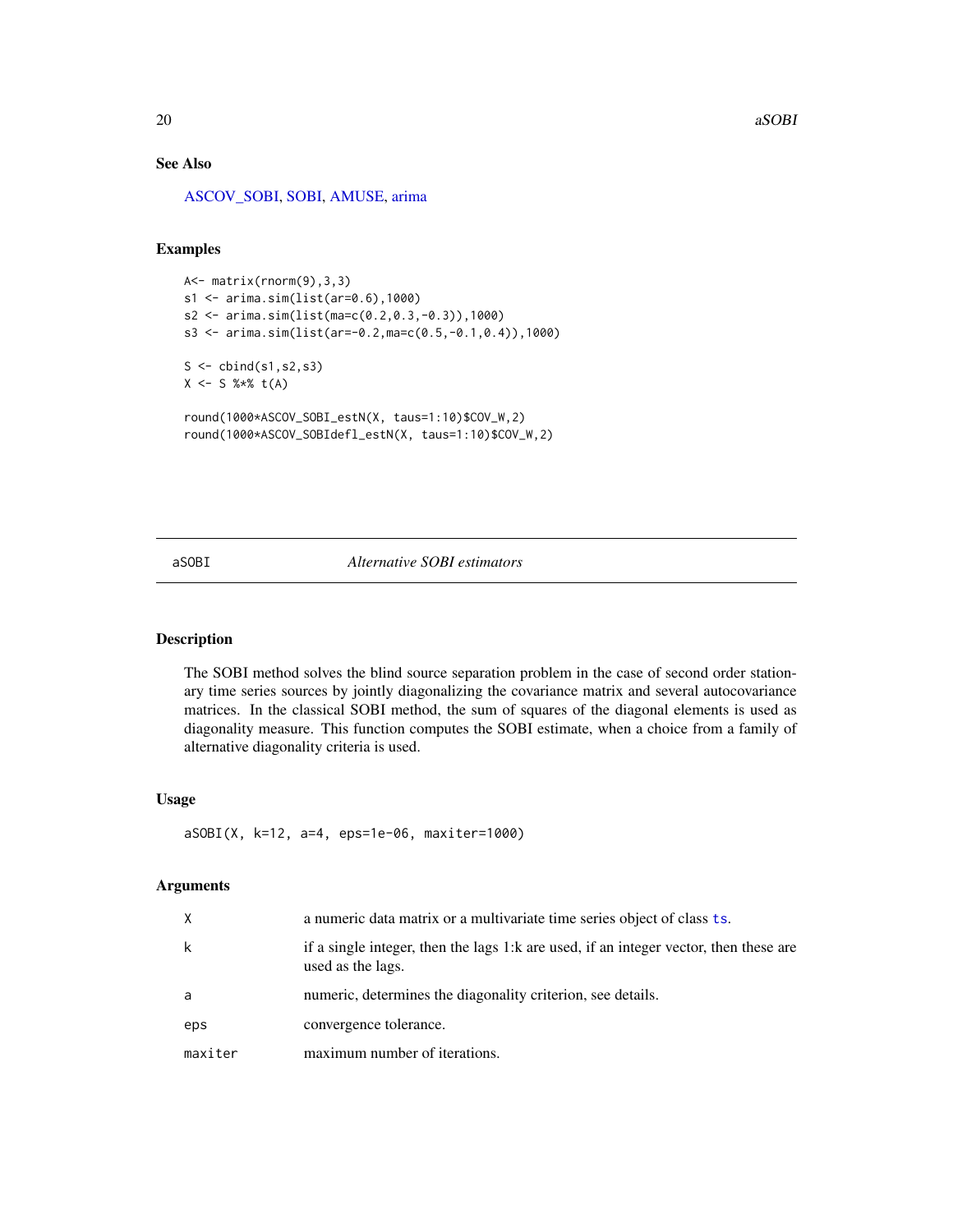#### <span id="page-20-0"></span> $aSOBI$  21

# Details

The classical SOBI estimator maximizes the sum of squares of the diagonal elements of the autocovariance matrices. A family of alternative SOBI estimators is obtained when the diagonality of  $p \times p$  matrices  $B_1, \ldots, B_K$  is measured by

$$
\sum_{k=1}^{K} \sum_{i=1}^{p} |(B_k)_{ii}|^a
$$

with  $a > 1$ .

# Value

A list with class 'bss' containing the following components:

| W            | estimated unmixing matrix.                                        |
|--------------|-------------------------------------------------------------------|
| <sub>S</sub> | estimated sources standardized to have mean 0 and unit variances. |
| k            | lags used.                                                        |
| a            | value of the diagonality criterion parameter used.                |

# Author(s)

Jari Miettinen

# References

Miettinen, J. (2015): Alternative diagonality criteria for SOBI. In Nordhausen, K. and Taskinen, S. (editors), Modern Nonparametric, Robust and Multivariate methods, Festschrift in Honour of Hannu Oja, 455–469, Springer.

# See Also

[SOBI](#page-0-0)

# Examples

```
A \leftarrow matrix(rnorm(9), 3, 3)s1 <- arima.sim(list(ar=0.6),1000)
s2 <- arima.sim(list(ma=c(0.2,0.3,-0.3)),1000)
s3 <- arima.sim(list(ar=-0.2,ma=c(0.5,-0.1,0.4)),1000)
S \leftarrow \text{cbind}(s1, s2, s3)X \le - S %*% t(A)aSOBI(X, a=3)
```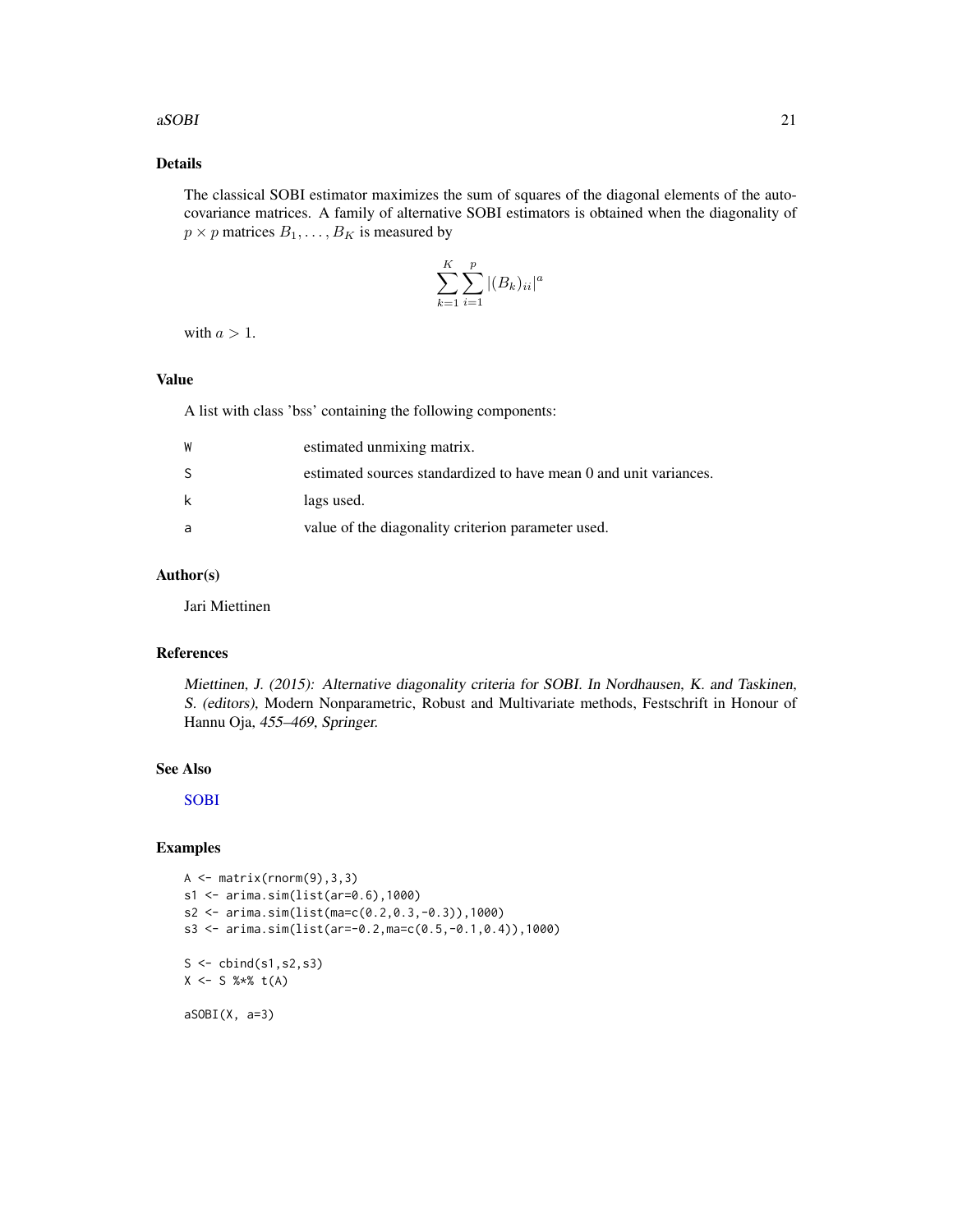<span id="page-21-0"></span>CRB *Cramer-Rao bound for the unmixing matrix estimate in the independent component model.*

# Description

Cramer-Rao bound for the unmixing matrix estimate in the independent component model.

# Usage

CRB(sdf,supp=NULL,A=NULL,eps=1e-04,...)

# Arguments

| sdf            | a list of density functions of the sources scaled so that the mean is 0 and variance<br>is $1$ .                                                                                                                                      |
|----------------|---------------------------------------------------------------------------------------------------------------------------------------------------------------------------------------------------------------------------------------|
| supp           | a two column matrix, where each row gives the lower and the upper limit used<br>in numerical integration for the corresponding source component which is done<br>using integrate. Can be NULL if each support is the whole real line. |
| $\overline{A}$ | the mixing matrix, identity by default.                                                                                                                                                                                               |
| eps            | a value which is used when the derivative functions of the density functions are<br>approximated.                                                                                                                                     |
| $\ddots$       | arguments to be passed to integrate.                                                                                                                                                                                                  |

# Details

Let  $\hat{W}$  denote an unmixing matrix estimate. If the estimate is affine equivariant, then the matrix  $\hat{G} = \hat{W}A$  does not depend on the mixing matrix A and the estimated independent components are  $\hat{S} = \hat{G}S$ , where S is the matrix of the true independent components.

# Value

A list containing the following components:

| CRLB | A matrix whose elements give the Cramer-Rao lower bounds for the asymptotic<br>variances of the corresponding elements of $\hat{G}$ . |
|------|---------------------------------------------------------------------------------------------------------------------------------------|
| FTM  | The Fisher information matrix.                                                                                                        |
| EMD  | The sum of the Cramer-Rao lower bounds of the off-diagonal elements of $\hat{G}$ .                                                    |

# Author(s)

Jari Miettinen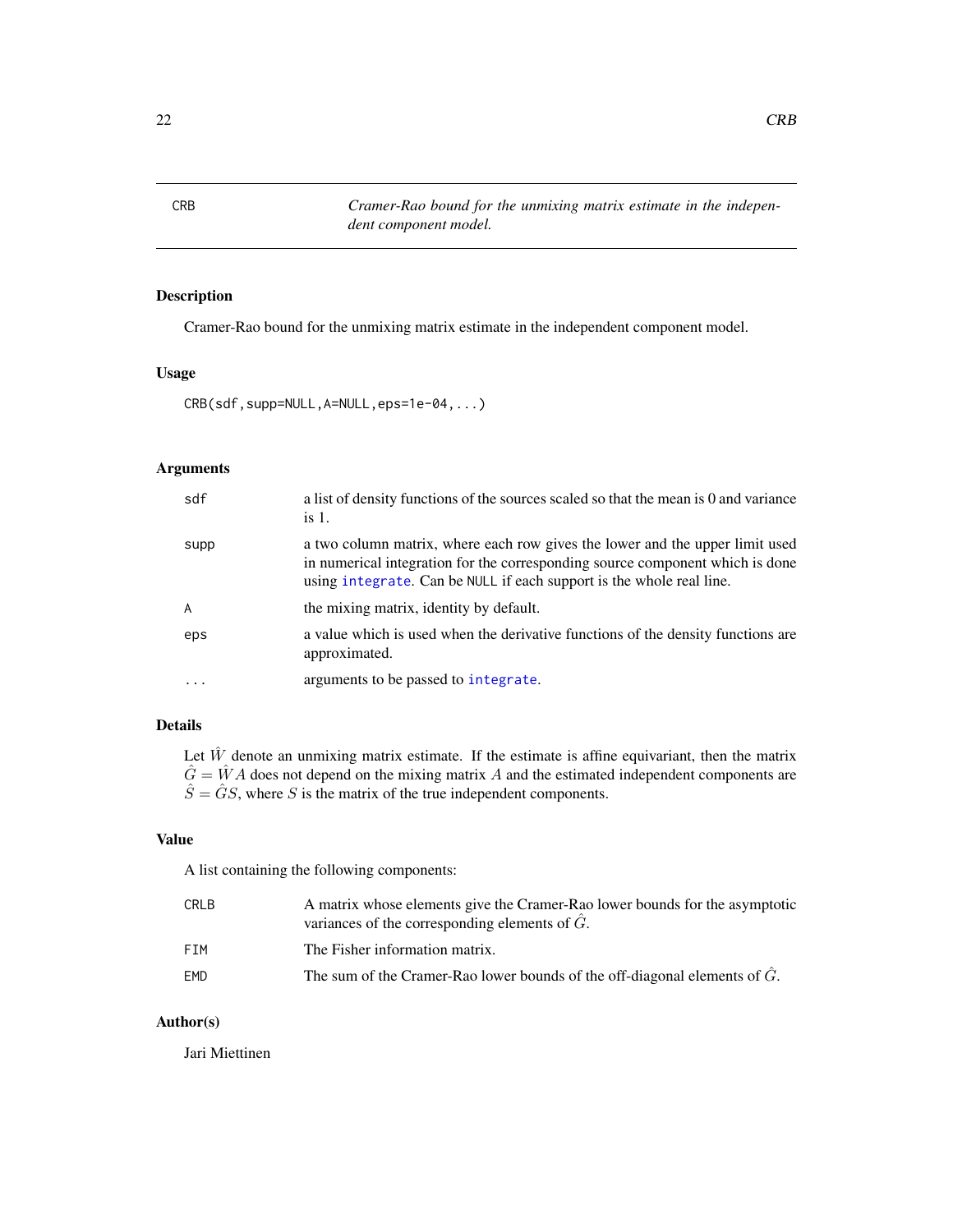#### <span id="page-22-0"></span> $eSOBI$  23

# References

Ollila, E., Kim, H. J. and Koivunen, V. (2008), Compact Cramer-Rao bound expression for independent component analysis. IEEE Transactions on Signal Processing, 56(4), 1421–1428.

#### Examples

# source components have t(9)- and Gaussian distribution

```
f1<-function(x)
{
gamma(5)*(1+(x*sqrt(9/7))^2/9)^(-5)/
(sqrt(9*pi/(9/7))*gamma(9/2))
}
f2<-function(x)
{
exp(-(x)^2/2)/sqrt(2*pi)
}
CRB(sdf=c(f1,f2))
```
<span id="page-22-1"></span>eSOBI *The efficient SOBI estimator*

# Description

The SOBI method solves the blind source separation problem in the case of second order stationary time series sources by jointly diagonalizing the covariance matrix and several autocovariance matrices. The separation performance depends on the lag set. The efficient SOBI estimator uses asymptotic results to estimate the variances of the elements of the SOBI unmixing matrices obtained by given lag sets. The unmixing matrix corresponding to the lag set which minimizes the sum of the variances is the efficient SOBI estimate.

#### Usage

```
eSOBI(X, taus=taus_def, M=200, fast=TRUE, eps=1e-06, maxiter=1000)
```
#### Arguments

| $\times$ | a numeric data matrix or a multivariate time series object of class ts.                                              |
|----------|----------------------------------------------------------------------------------------------------------------------|
| taus     | a list whose components are vectors of integers. The list gives the set of lag sets.<br>The default set is taus_def. |
| M        | the number of autocovariance matrices used for the estimation of the variance<br>estimates, see ASCOV_SOBI_estN.     |
| fast     | logical, see details.                                                                                                |
| eps      | convergence tolerance.                                                                                               |
| maxiter  | maximum number of iterations.                                                                                        |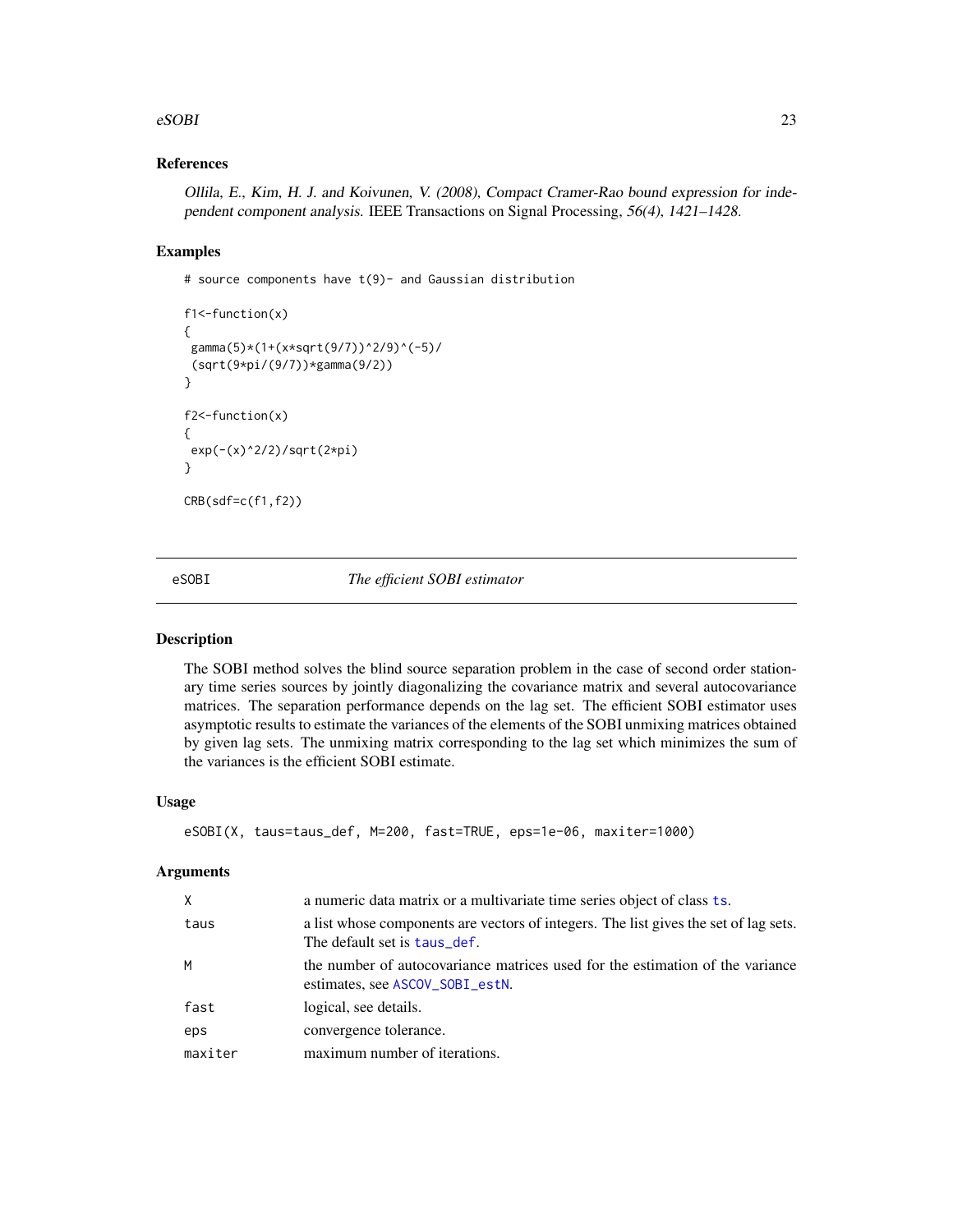#### <span id="page-23-0"></span>Details

The function includes two versions of the efficient SOBI algorithm. The faster version uses only one SOBI estimate given by the first component in taus to estimate the sum of the limiting variances for all lag sets. In the other version, which is obtained by fast=FALSE, the sum of the limiting variances of each lag set is estimated using that particular lag set for the initial SOBI estimate. When the length of the time series is sufficient, say 5000 or more, the two versions yield equally good estimates and the use of the faster version is recommended. Otherwise we recommend the use of the slower version. The variance estimates are based on asymptotic results which assume that the time series are multivariate linear processes. Such processes include a wide class of stationary time series, for example all causal ARMA processes. It is also assumed that the innovations are Gaussian. This simplifies the computations and has practically no effect on which lag set is chosen. If the user does not want to make the Gaussianity assumption, the slower version of the function can be easily modified by replacing the function [ASCOV\\_SOBI\\_estN](#page-17-2) in the code by [ASCOV\\_SOBI\\_est](#page-17-1). If the [SOBI](#page-0-0) algorithm fails to converge for some lag set, the corresponding value of the estimated sum of variances in sum\_var is Inf.

#### Value

A list with class 'bss' containing the following components:

| W         | estimated unmixing matrix.                                                                     |
|-----------|------------------------------------------------------------------------------------------------|
| S.        | estimated sources standardized to have mean 0 and unit variances.                              |
| taus_used | the lag set which is considered best and used for the estimation of the unmixing<br>matrix.    |
| sum_var   | estimated sum of variances of the unmixing matrix estimates for all lag sets<br>given in taus. |

# Author(s)

Jari Miettinen

#### References

Miettinen, J., Illner, K., Nordhausen, K., Oja, H., Taskinen, S. and Theis, F. (2015), Separation of uncorrelated stationary time series using autocovariance matrices, Journal of Time Series Analysis, in print, http://arxiv.org/abs/1405.3388.

Taskinen, S., Miettinen, J. and Nordhausen, K. (2016), Efficient second order blind identification method for separation of uncorrelated stationary time series, submitted.

#### See Also

[ASCOV\\_SOBI\\_est,](#page-17-1) [SOBI](#page-0-0)

# Examples

```
A \leftarrow matrix(rnorm(9), 3, 3)s1 <- arima.sim(list(ar=0.6),1000)
s2 <- arima.sim(list(ma=c(0.2,0.3,-0.3)),1000)
```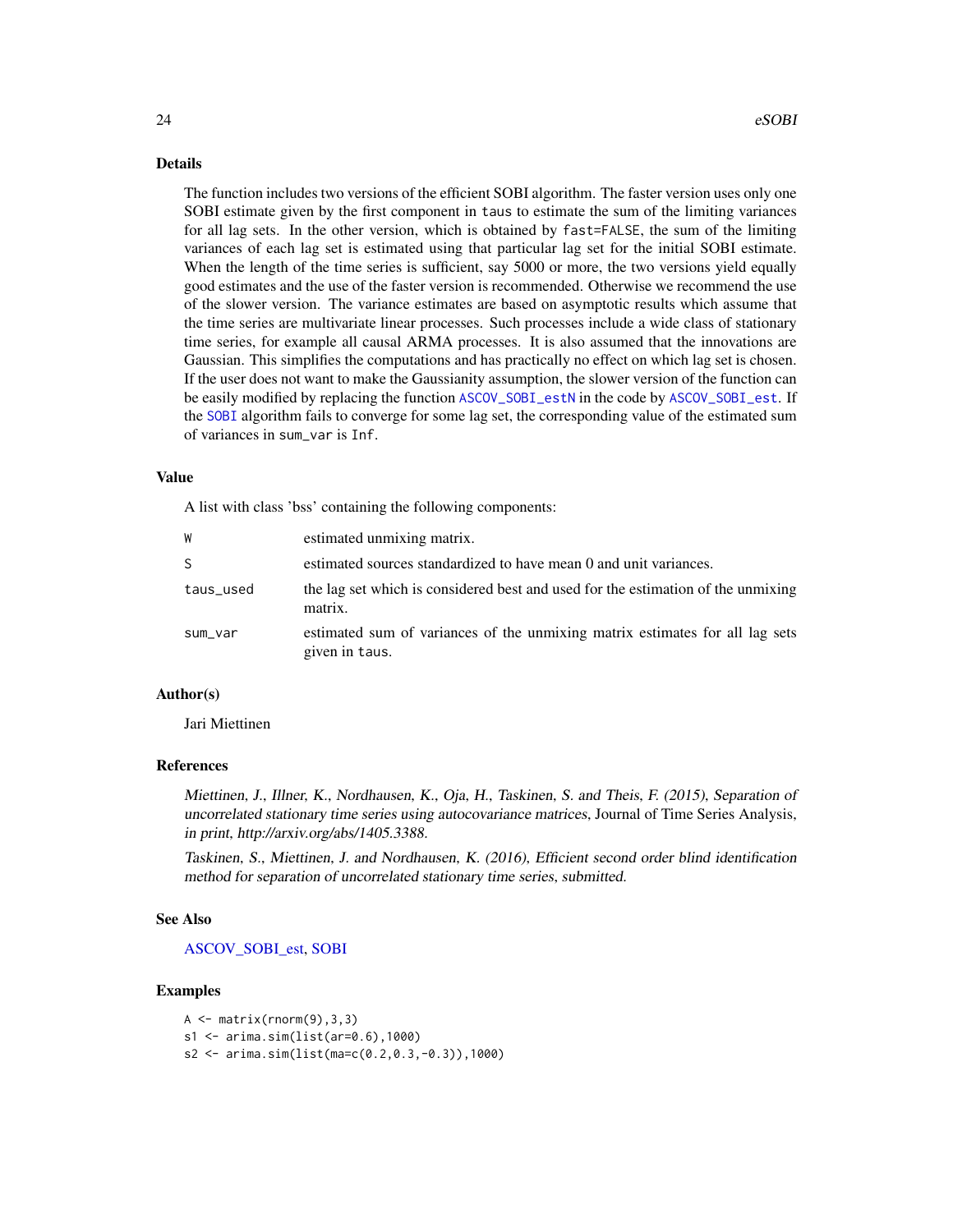# <span id="page-24-0"></span>eSOBI\_lags 25

```
s3 <- arima.sim(list(ar=-0.2,ma=c(0.5,-0.1,0.4)),1000)
S \leftarrow \text{cbind}(s1, s2, s3)X \le - S %*% t(A)taus <- list(1,1:2,1:5,1:12)
eSOBI(X, taus=taus)
```
eSOBI\_lags *The default set of lag sets for the efficient SOBI estimator*

# <span id="page-24-1"></span>Description

The set of lag sets to be used as the default set in function [eSOBI.](#page-22-1)

# Usage

taus\_def

# Details

The object taus\_def contains the following lag sets:

| taus def[[1]         | $1, 2, \ldots, 12$                        |
|----------------------|-------------------------------------------|
| taus_def $[[2]]$     | 1                                         |
| taus_def $[[3]]$     | 1,2                                       |
| taus_def $[[4]]$     | 1,2,3                                     |
| taus $\text{def}[5]$ | 1,2,3,4,5                                 |
| taus def $[6]$       | $1, 2, \ldots, 8$                         |
| taus $\text{def}[7]$ | $1, 2, \ldots, 20$                        |
| taus $\text{def}[8]$ | $1, 2, \ldots, 50$                        |
| taus def[[9]]        | $1, 2, \ldots, 10, 12, \ldots, 20$        |
| taus def $[10]$      | $5,6,\ldots,10,12,\ldots,20,25,\ldots,50$ |
| taus_def $[[11]]$    | $2,4,\ldots,20$                           |
| taus_def $[[12]]$    | 1, 2, 3, 5, 7, 11, 13, 17, 19             |

# Author(s)

Jari Miettinen

# References

Taskinen, S., Miettinen, J. and Nordhausen, K. (2016), Efficient second order blind identification method for separation of uncorrelated stationary time series, submitted.

# See Also

[eSOBI](#page-22-1)